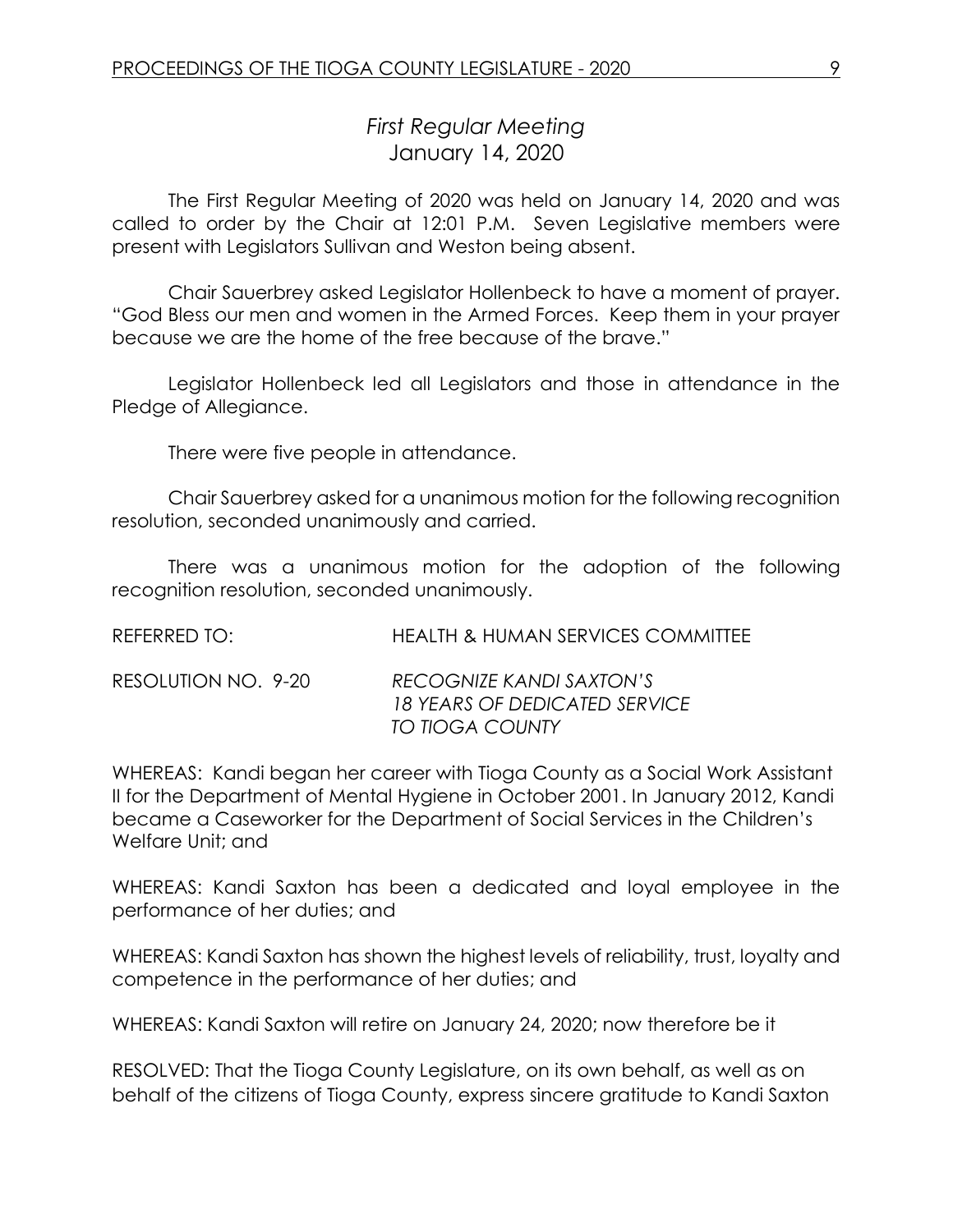for her eighteen years of dedicated and loyal service to the Tioga County Department of Social Services and its most vulnerable citizens; and be it further

RESOLVED: That this resolution be spread upon the minutes of this meeting and a certified copy be presented to this loyal, dedicated and outstanding employee, Kandi Saxton.

ROLL CALL VOTE

Unanimously Yes – Legislators Hollenbeck, Monell, Mullen, Sauerbrey, Roberts, Standinger and Balliet.

No – None.

Absent – Legislators Sullivan and Weston.

RESOLUTION ADOPTED UNANIMOUSLY.

Chair Sauerbrey asked Legislator Standinger to read and present the following Proclamation on Winter Safety Month in Tioga County.

#### **COUNTY OF TIOGA EXECUTIVE PROCLAMATION**

WHEREAS: Winter storms and blizzards can bring extreme cold, freezing rain, snow, sleet, ice, and high winds across the entire United States lasting a few hours or several days; and

WHEREAS: Winter weather is associated with numerous health and safety impacts including a higher risk of car accidents, personal injury, hypothermia, frostbite, carbon monoxide poisoning, and heart attacks from overexertion; and

WHEREAS: Accumulations of snow and ice can isolate communities by way of road closures or blockages and communication services, and can knock out heat or power, posing a greater risk to older adults, young children, and immunocompromised individuals; and

WHEREAS: Sixty-six hundred United States residents died from exposure to excessive natural cold, hypothermia, or both between the years of 2006 and 2010; and

WHEREAS: Each year, 24% of weather-related vehicle crashes occur on snowy, slushy, or icy pavement and 15% occur during snowfall or sleet, resulting in at least 1,300 deaths and nearly 117,000 injuries annually; and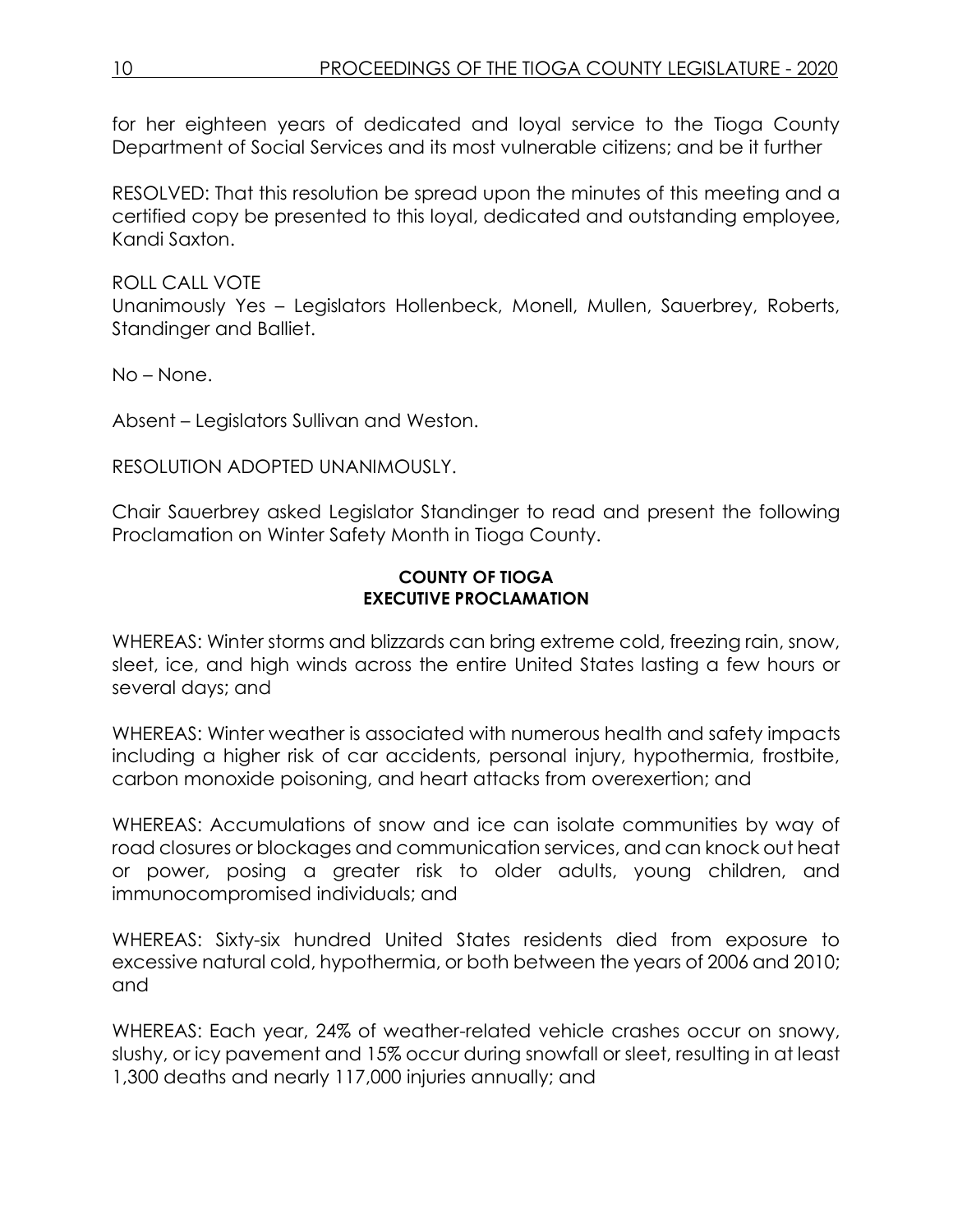WHEREAS: Between 1950 and 2018 there were over 62 severe Winter Storm events significantly impacting Tioga County; costing taxpayers over \$595,000 in property damage; and

WHEREAS: Winter Storms have been identified as the fourth leading threat of natural disasters facing our community (according to the 2017 CEPA); and

WHEREAS: Tioga County Public Health encourages citizens to be situationally aware of anticipated winter weather by tuning into their preferred source for weather information; therefore

THE TIOGA COUNTY LEGISLATURE, County of Tioga, does hereby proclaim the month of January 2020 as:

## **WINTER SAFETY MONTH IN TIOGA COUNTY**

and urges all residents of our County to make preparations for winter storm situations, recognize the severity of extreme cold, check on their neighbors, and take caution while driving in winter weather so that we can protect the health and safety of our citizens.

Legislator Standinger spoke. "Anyone who has lived in this area for a while knows the potential always exists and to be aware of it is the proper way to go."

Public Health Educator/Preparedness Coordinator Katie Wait spoke. "I want to thank the Legislature for declaring January 2020 as Winter Safety Month in Tioga County.

As the Preparedness Coordinator and representative for Public Health, I want to remind Tioga County residents about the importance of being prepared for winter storm warnings by monitoring the media for weather alerts and information, stocking their homes and vehicles with emergency supplies, and informing themselves about the signs and symptoms of hypothermia and frostbite.

This month I have designed and assembled bulletin boards educating the public on winter safety. One of the bulletin boards is located right outside of the auditorium and I would encourage the Legislature to view it. Also, I have scheduled time to be present in the community to speak with the public about the importance of winter safety. As Legislator Standinger mentioned, it can be easy to forget we are in the midst of winter weather with all the nice weather recently, but it is even more reason to have this reminder that it is coming and we still are in the winter months. Thank you again for recognizing the importance of being prepared during winter months and the great impact that winter weather has."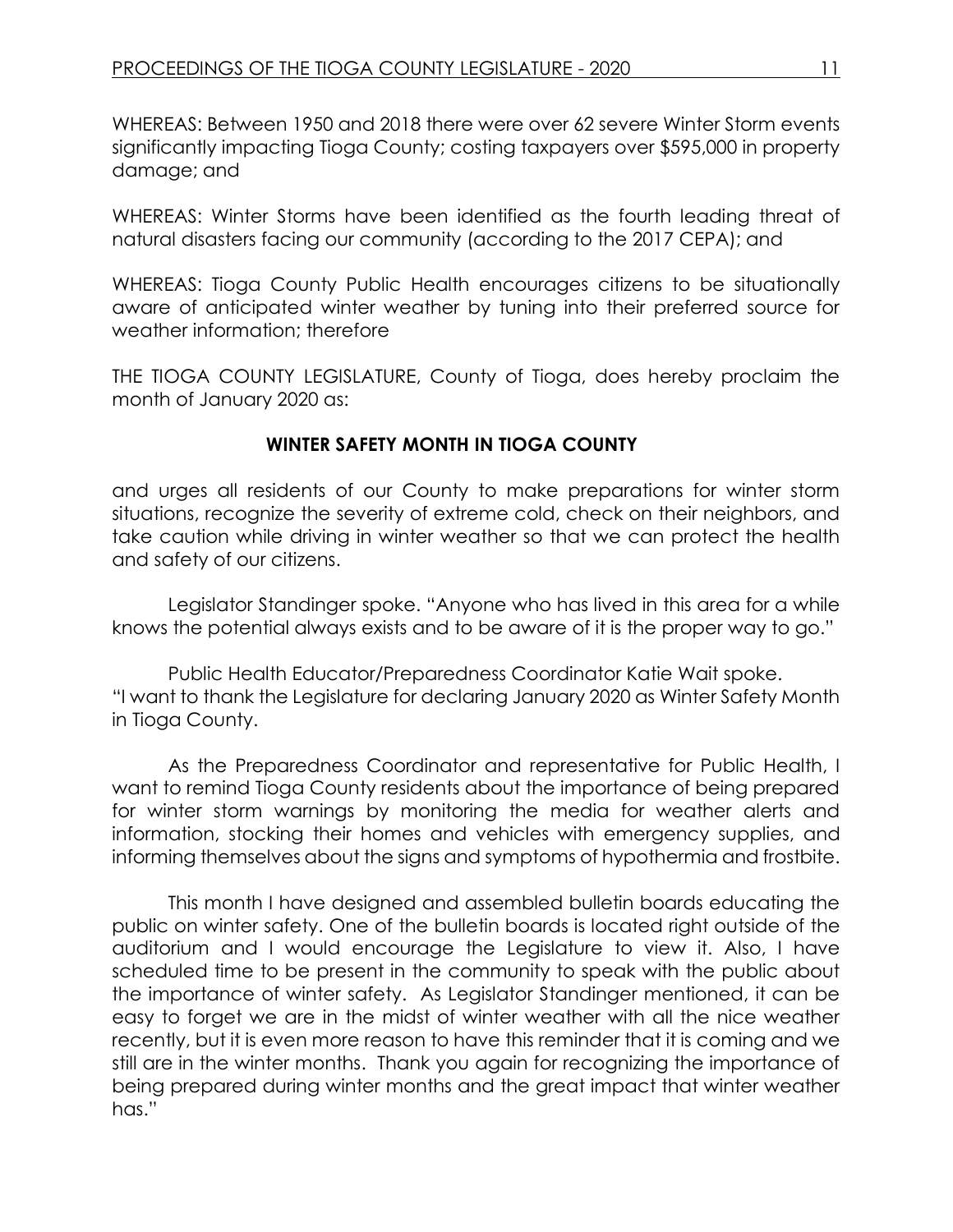There was no privilege of the floor.

Legislator Monell made a motion to approve the minutes of December 10, 2019, seconded by Legislator Mullen and carried.

Chair Sauerbrey made the following appointment to the Cornell Cooperative Extension Board for a one-year term:

Legislator Cliff Balliet – 1/1/20-12/31/20

Chair Sauerbrey thanked Mr. Balliet for his willingness to serve, as well as Legislator Standinger for his previous service on this Board.

Chair Sauerbrey announced the following Standing Committees for 2020 noting there is no change from 2019:

# *STANDING COMMITTEES OF THE COUNTY LEGISLATURE OF THE COUNTY OF TIOGA FOR 2020*

|                                                                       | Chairman          |                    |            |                |
|-----------------------------------------------------------------------|-------------------|--------------------|------------|----------------|
| 1. County Clerk/Historian/<br><b>Real Property/Veterans/Elections</b> | <b>Balliet</b>    | Mullen             | Standinger | Sullivan       |
| 2. Economic Development/<br><b>Planning/Tourism/Agriculture</b>       | Weston            | <b>Hollenbeck</b>  | Mullen     | <b>Roberts</b> |
| 3. Finance/Legal & Safety                                             | <b>Monell</b>     | All<br>Legislators |            |                |
| 4. Information Technology                                             | <b>Sullivan</b>   | <b>Balliet</b>     | Monell     | <b>Roberts</b> |
| 5. Legislative Worksessions/<br><b>Legislative Support</b>            | Sauerbrey         | All<br>Legislators |            |                |
| 6. Health & Human Services                                            | Standinger        | Monell             | Mullen     | Sullivan       |
| 7. Public Safety/Probation & DWI                                      | <b>Mullen</b>     | <b>Hollenbeck</b>  | Standinger | Weston         |
| <b>8. Public Works/Capital Projects</b>                               | <b>Roberts</b>    | <b>Balliet</b>     | Standinger | Weston         |
| 9.Personnel/ADA                                                       | <b>Hollenbeck</b> | <b>Balliet</b>     | Monell     | Weston         |

Chair Sauerbrey stated all Legislative Committees met this month and the minutes are or will be on file with the Clerk of the Legislature.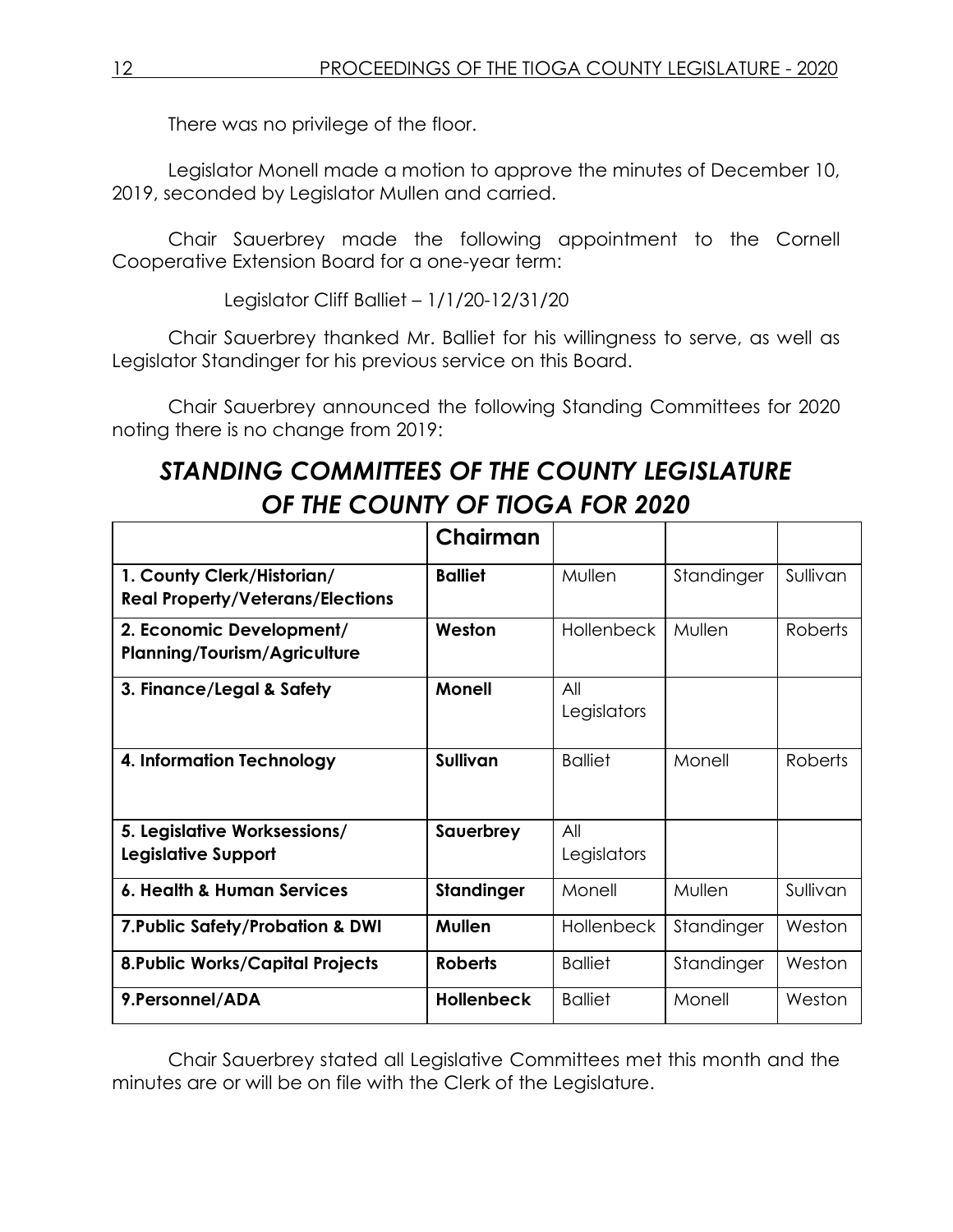Legislator Monell moved for the adoption of the following resolution, seconded by Legislator Mullen.

| REFERRED TO:         | LEGISLATIVE WORKSESSION                                 |
|----------------------|---------------------------------------------------------|
| RESOLUTION NO. 10-20 | APPOINT DIRECTORS<br>SOIL & WATER CONSERVATION DISTRICT |

RESOLVED: That Legislators Dale Weston and Tracy Monell are hereby appointed Directors of the Tioga County Soil and Water Conservation District for a one-year term on January 1, 2020 through December 31, 2020.

ROLL CALL VOTE

Yes – Legislators Hollenbeck, Monell, Mullen, Sauerbrey, Roberts, Standinger and Balliet.

No – None.

Absent – Legislators Sullivan and Weston.

RESOLUTION ADOPTED.

Legislator Monell moved for the adoption of the following resolution, seconded by Legislator Hollenbeck.

REFERRED TO: LEGISLATIVE WORKSESSION

RESOLUTION NO. 11-20 *APPOINT DIRECTOR SOIL & WATER CONSERVATION DISTRICT*

WHEREAS: Robert Aman's term on the Tioga County Soil and Water Conservation District Board as the Tioga County Farm Bureau Representative expired on 3/31/19; and

WHEREAS: Tioga County Farm Bureau approved Tom Zorn to represent Farm Bureau on the Tioga County Soil and Water Conservation District Board at their November 14, 2019 meeting; therefore be it

RESOLVED: That Tom Zorn be appointed as the Tioga County Farm Bureau Representative to the Soil and Water Conservation District Board for a term of January 1, 2020 – December 31, 2022.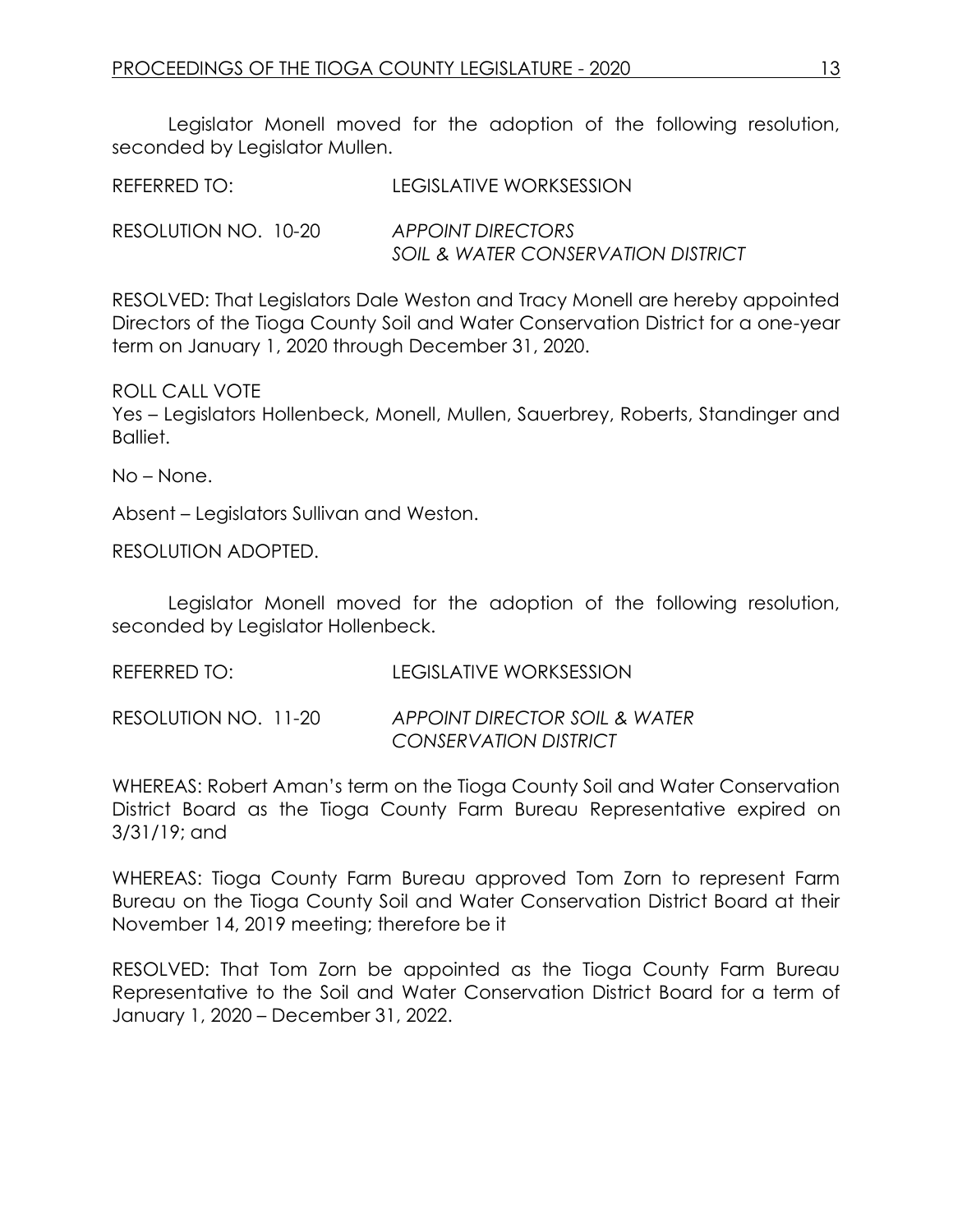Yes – Legislators Hollenbeck, Monell, Mullen, Sauerbrey, Roberts, Standinger and Balliet.

No – None.

Absent – Legislators Sullivan and Weston.

RESOLUTION ADOPTED.

Legislator Hollenbeck moved for the adoption of the following resolution, seconded by Legislator Monell.

| REFERRED TO:         | ED&P COMMITTEE                                                 |
|----------------------|----------------------------------------------------------------|
| RESOLUTION NO. 12-20 | <b>RE-APPOINT MEMBER TO THE TIOGA COUNTY</b><br>PLANNING BOARD |

WHEREAS: Grady Updyke's position on the Tioga County Planning Board representing the Town of Barton expired on 12/31/2019; and

WHEREAS: The Town of Barton Board has nominated Grady Updyke to serve another three-year term as their representative, and he is willing and able to do so; therefore be it

RESOLVED: That the Tioga County Legislature hereby reappoint Grady Updyke to the Tioga County Planning Board for another three-year term of 1/15/20 – 12/31/22.

ROLL CALL VOTE

Yes – Legislators Hollenbeck, Monell, Mullen, Sauerbrey, Roberts, Standinger and Balliet.

No – None.

Absent – Legislators Sullivan and Weston.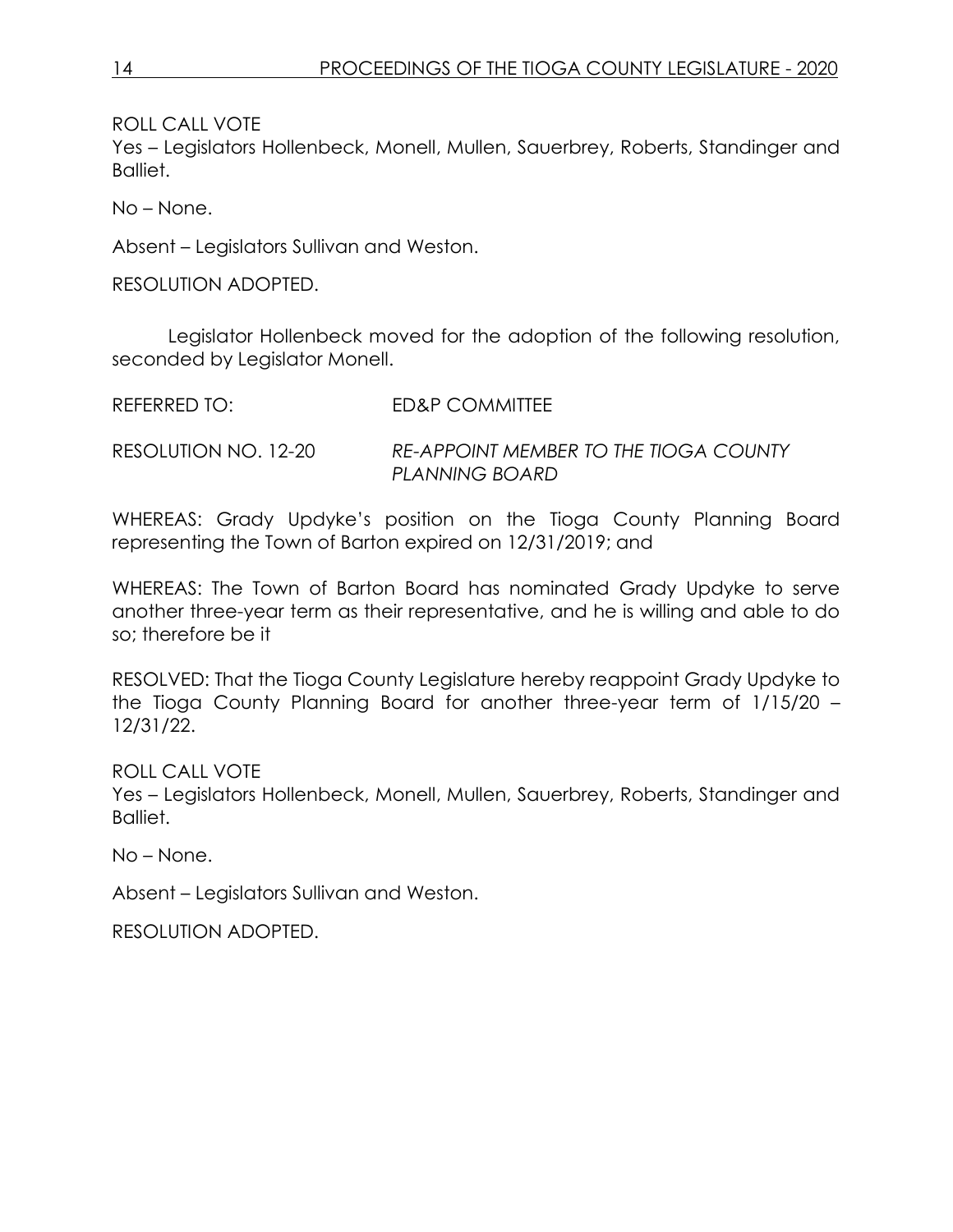Legislator Monell moved for the adoption of the following resolution, seconded by Legislator Hollenbeck.

REFERRED TO: ED&P COMMITTEE

RESOLUTION NO. 13-20 *RE-APPOINT RALPH KELSEY TO THE TIOGA COUNTY PROPERTY DEVELOPMENT CORPORATION BOARD*

WHEREAS: Ralph Kelsey, as a member of a County Agency, the Tioga County Industrial Development Agency, was appointed by the Tioga County Legislature as a Board Member to the Tioga County Property Development Corporation (TCPDC) for a three year term of 1/1/17-12/31/19; and

WHEREAS: Ralph Kelsey has resigned his position with the Tioga County Industrial Agency as of the end of his TCPDC three year term of 1/1/17-12/31/19; and

WHEREAS: The TCPDC Bylaws allows for consecutive terms and this reappointment is conditioned that a board member can be an At Large Representative within Tioga County as a resident of Tioga County; and

WHEREAS: Ralph Kelsey is willing and able to continue to serve in this At Large Representative position; therefore be it

RESOLVED: That the Tioga County Legislature hereby reappoint Ralph Kelsey, as an At Large Representative Board Member and resident of Tioga County, to the Tioga County Property Development Board Corporation for a three year term of 1/1/20 – 12/31/22.

ROLL CALL VOTE Yes – Legislators Hollenbeck, Monell, Mullen, Sauerbrey, Roberts, Standinger and Balliet.

No – None.

Absent – Legislators Sullivan and Weston.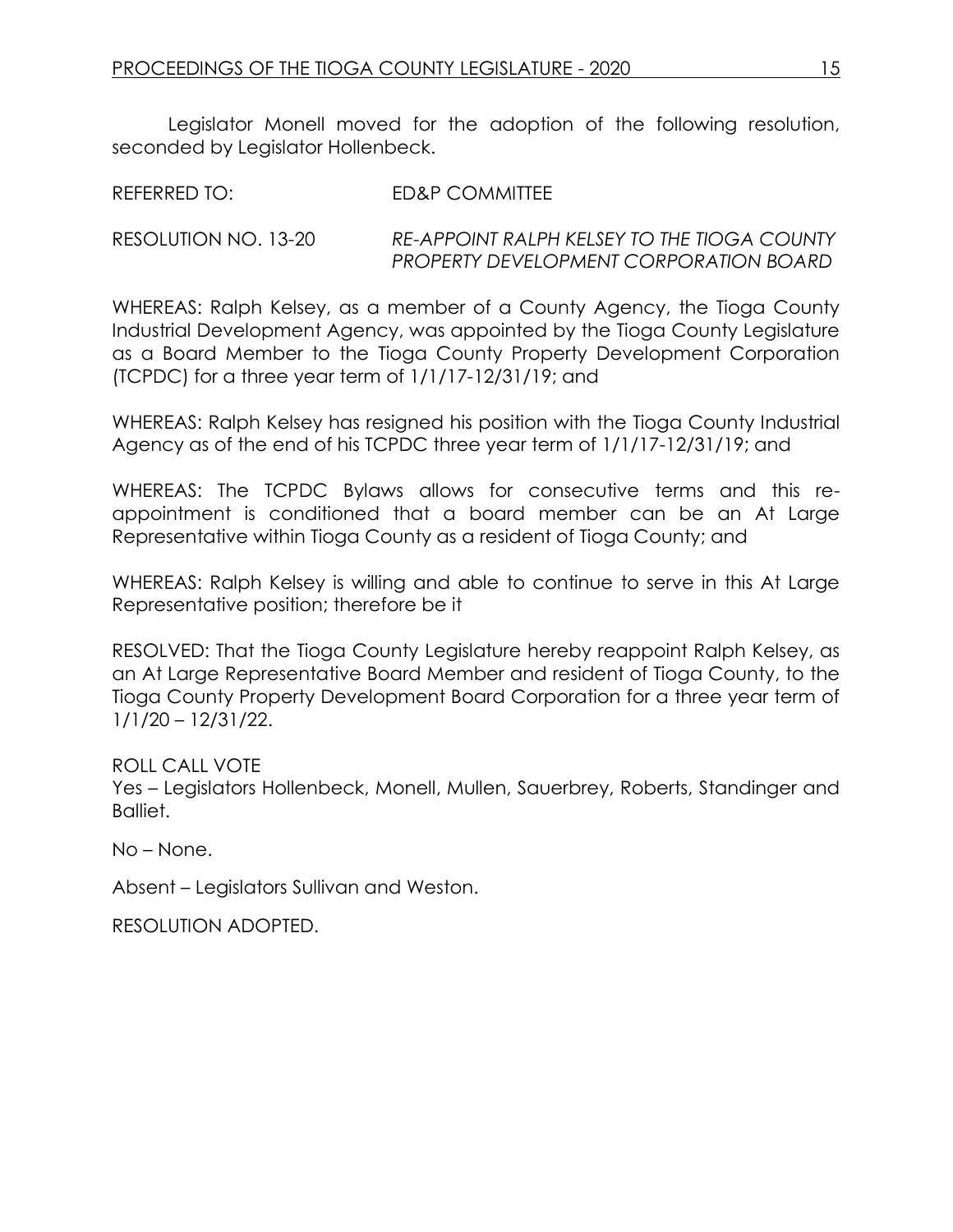Legislator Hollenbeck moved for the adoption of the following resolution, seconded by Legislator Mullen.

REFERRED TO: ED&P COMMITTEE

RESOLUTION NO. 14-20 *RESOLUTION TO RENEW CONSULTANT CONTRACT FOR HAZARD MITIGATION PLAN COORDINATOR FOR 2020*

WHEREAS: Per resolution 193-12 and resolution 218-13, the Tioga County Legislature contracted with the Tioga County Soil & Water Conservation District to perform the Hazard Mitigation Plan Coordinator services based on a mutually agreeable work plan with specific tasks; and

WHEREAS: The Tioga County Planning Department still does not have the existing capacity to perform these FEMA-required services; and

WHEREAS: The Tioga County Planning Department has sufficient funds in the 2020 budget to cover these expenses, in the amount of \$20,000 from Planning Appropriation account A8020 540140; therefore be it

RESOLVED: That the Tioga County Legislature does hereby authorize the renewal of said contract with Tioga County Soil & Water Conservation District, to perform Hazard Mitigation Coordinator services from January 1 - December 31, 2020, not to exceed \$20,000 from Planning Appropriation account A8020 540140, and authorizes the Tioga County Legislative Chair to sign all related contract paperwork, contingent upon review and approval of the County Attorney.

ROLL CALL VOTE

Yes – Legislators Hollenbeck, Monell, Mullen, Sauerbrey, Roberts, Standinger and Balliet.

No – None.

Absent – Legislators Sullivan and Weston.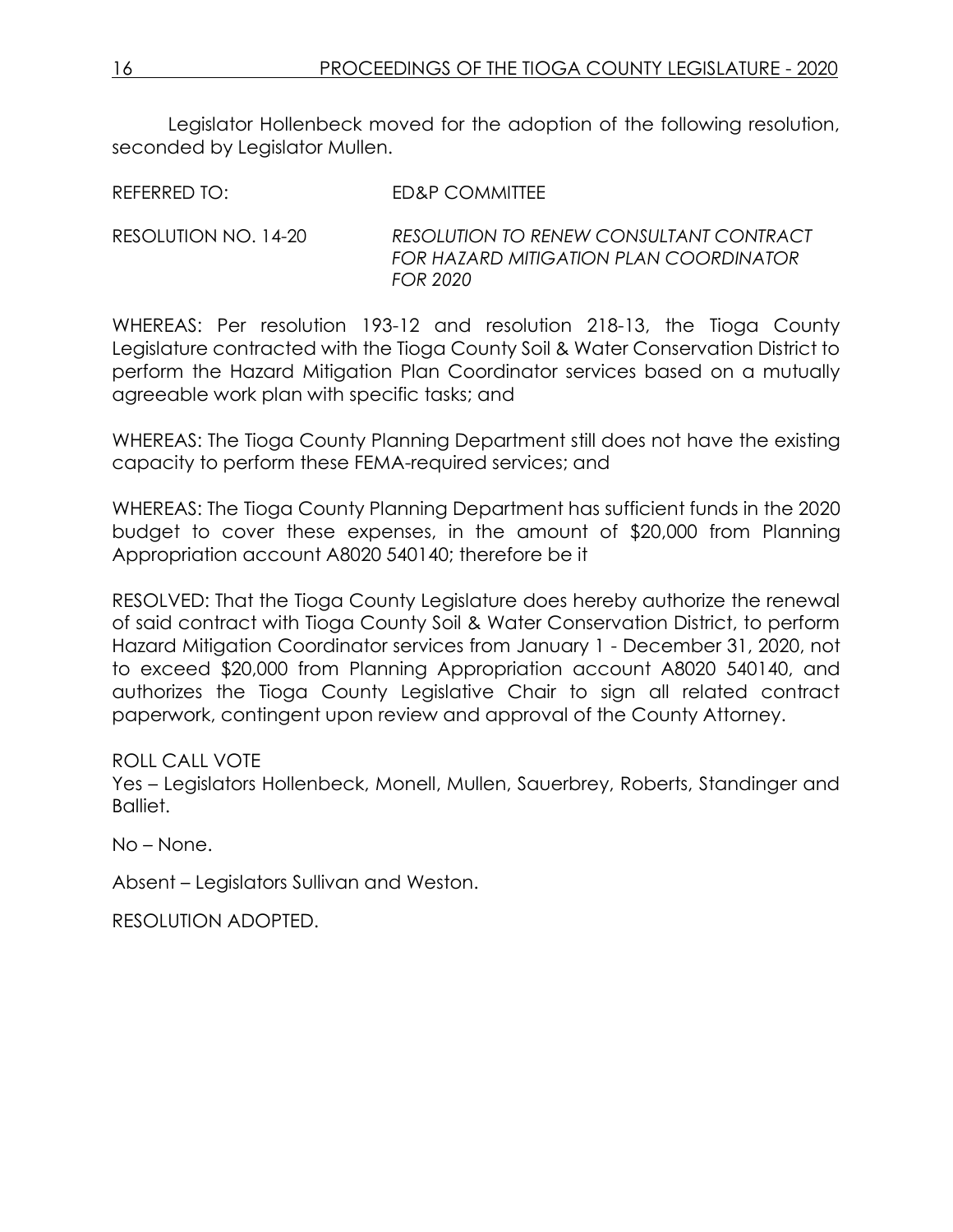Legislator Hollenbeck moved for the adoption of the following resolution, seconded by Legislator Monell.

REFERRED TO: ED&P COMMITTEE

RESOLUTION NO. 15– 20 *AUTHORIZATION TO ACCEPT AWARDED 2019 NEW YORK HOMES AND COMMUNITY RENEWAL FUNDING FOR \$250,000.00 FROM THE NEW YORK MAIN STREET PROGRAM FOR THE 2019 OWEGO – NORTH AVENUE REVITALIZATION PROGRAM AND REQUEST A 2020 BUDGET MODIFICATION AND BUDGET ADDITION AS NEEDED*

WHEREAS: Tioga County Economic Development and Planning (TCEDP) was approved by Resolution #179-19 to apply and administer a 2019 New York Main Street Program (NYMS) grant for the 2019 Owego – North Avenue Revitalization Program for up to \$500,000.00; and

WHEREAS: A 2019 New York Main Street grant for \$250,000.00 has been awarded; and

WHEREAS: The Tioga County Legislature must accept this grant award of \$250,000.00; and

WHEREAS: The modified Grant Award warrants 2020 budget modification increasing the amount to \$231,250.00 in Account #ORG CE8510, OBJ 439900, PROJ CE003; and

WHEREAS: In addition, a budget amendment must be made adding \$18,750.00 for 7.5% administrative fee to be received in the Economic Development Revenue Account A6422 OBJ 437170; therefore be it

RESOLVED: That the Tioga County Legislators accept the awarded 2019 New York Main Street Program total grant for \$250,000.00 to be administered by the Tioga County Economic Development and Planning Office; and be it further

RESOLVED: That the 2020 Budget be Amended and Modified as follows:

#### 2020 Budget Modification:

Revenue Account #ORG CE8510 OBJ 4399001 CE003 \$231,250.00 Expense Account #ORG CE8510 OBJ 540487 CE003 \$231,250.00 Name: North Avenue Main Street Grant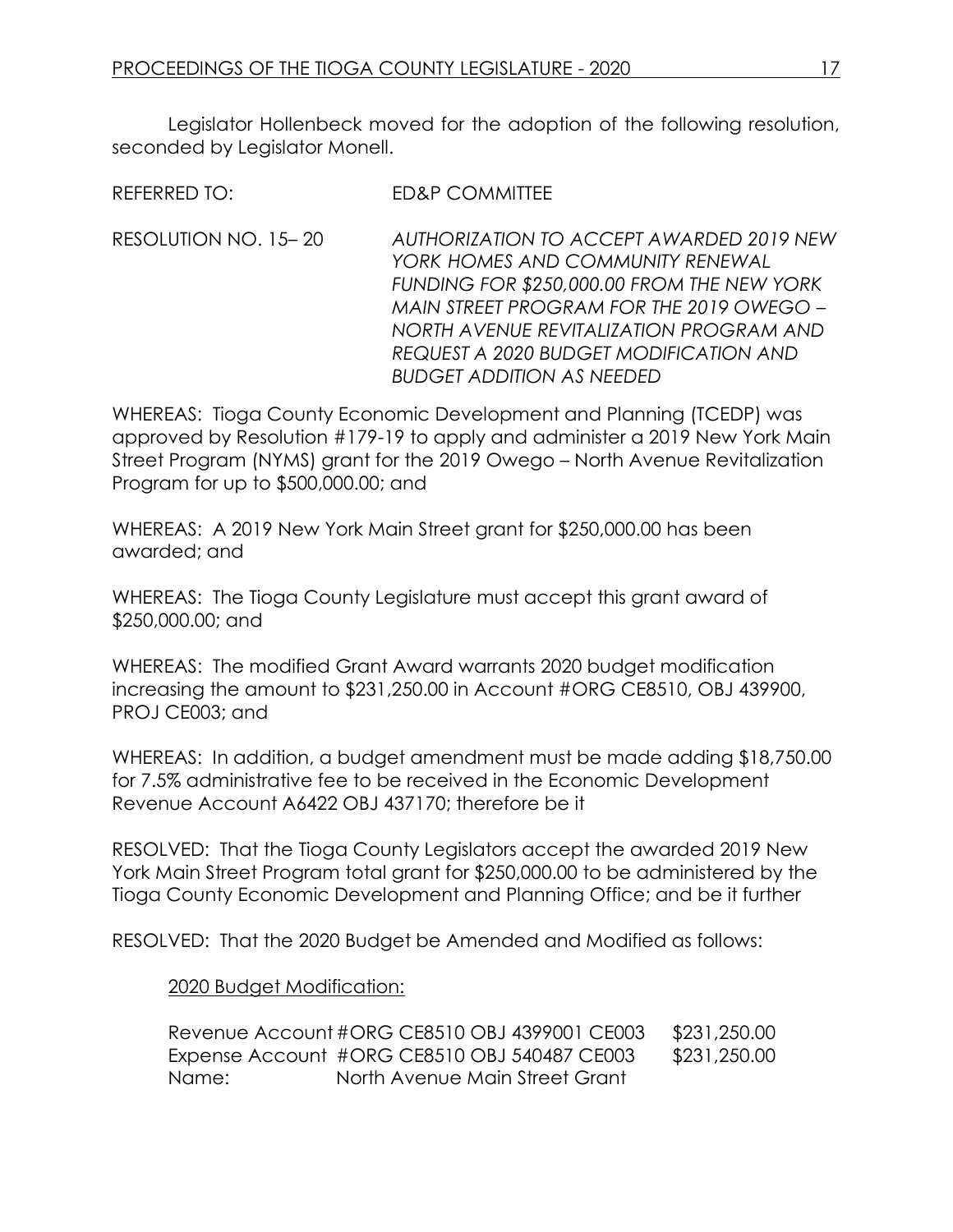2020 Budget Addition:

Revenue Account #ORG A6422 OBJ 437170 \$ 18,750.00 Name: State Aid ED Administrative Fee

ROLL CALL VOTE

Yes – Legislators Hollenbeck, Monell, Mullen, Sauerbrey, Roberts, Standinger and Balliet.

No – None.

Absent – Legislators Sullivan and Weston.

RESOLUTION ADOPTED.

Legislator Monell moved for the adoption of the following resolution, seconded by Legislator Hollenbeck.

REFERRED TO: FINANCE/LEGAL COMMITTEE

RESOLUTION NO. 16-20 *ACCEPT YEAR TWO FUNDING FOR HURRELL-HARRING GRANT AND AMEND 2020 BUDGET*

WHEREAS: The Assigned Counsel Administrator's Office has been awarded a Hurrell-Harring Grant (CSTWIDEHH46) in the amount of \$308,405.77; and

WHEREAS: Resolution 294-19 adopted 11/12/19 allows for the distribution of Year Two funds; and

WHEREAS: This funding now needs to be appropriated; therefore be it

RESOLVED: That the ILS HH Grant of \$308,405.77 be appropriated and the 2020 Budget be amended as follows:

| Revenue Account: A1174 430260 State Aid Indigent | \$308,405.77   |
|--------------------------------------------------|----------------|
| Expense Account: A1174 510010 Full Time Salary   | 15,830.84      |
| A1174 510020 Part Time Salary                    | \$135,000.00   |
| A1174 520090 Info Tech                           | \$<br>4,812.50 |
| A1174 520200 Office Equipment                    | \$<br>5,200.00 |
| A1174 520070 Chairs                              | \$<br>100.00   |
| A1174 520220 Printer                             | \$<br>100.00   |
| A1174 520150 Filing Cabinet                      | \$<br>100.00   |
| A1174 540280 Investigations                      | 15,688.35      |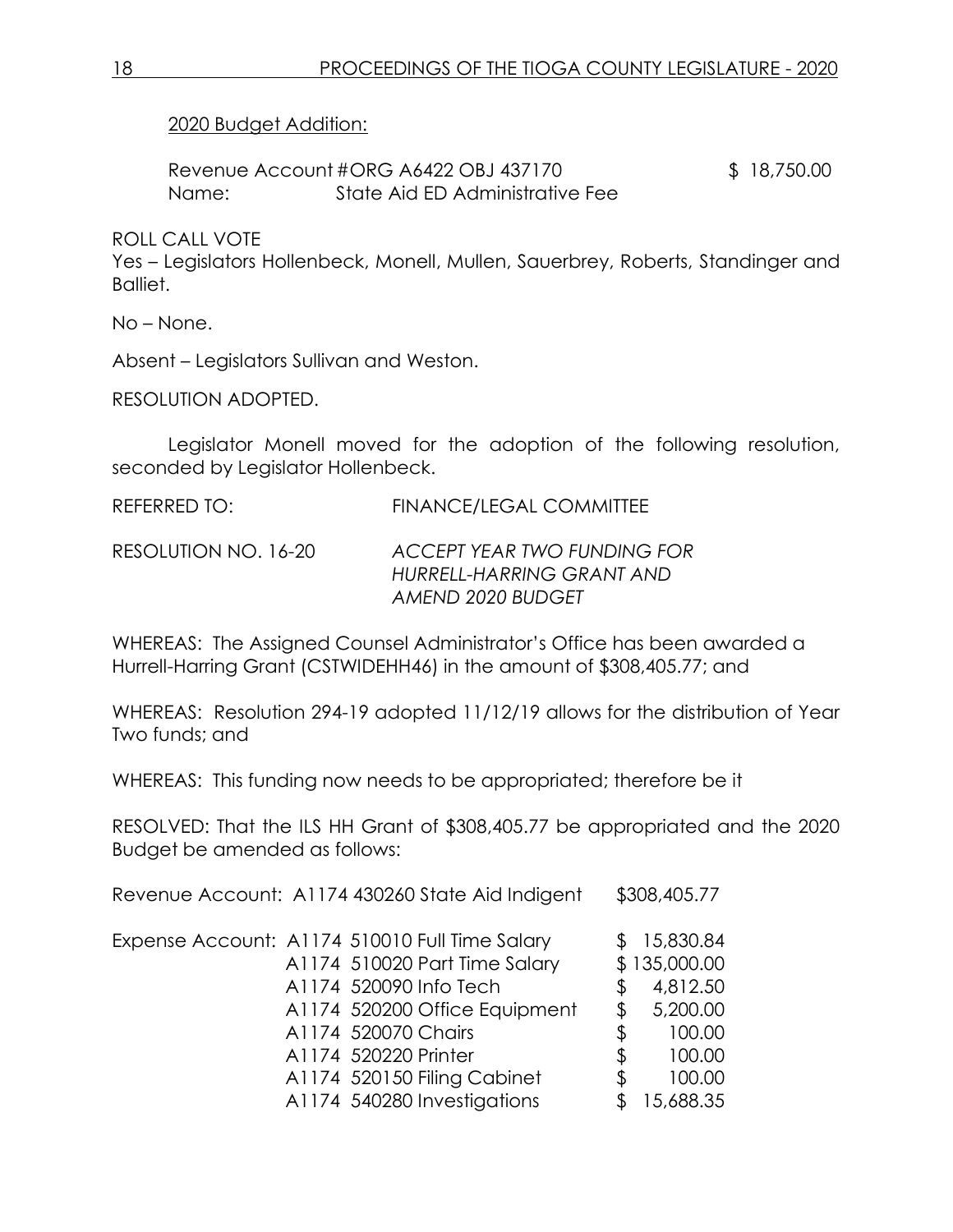| A1174 540320 Leased Services   | \$ | 200.00    |
|--------------------------------|----|-----------|
| A1174 540420 Supplies          |    | 1,550.00  |
| A1174 540480 Postage           | \$ | 50.00     |
| A1174 540550 Rent              | \$ | 2,500.00  |
| A1174 540620 Software Expenses |    | 30,000.00 |
| A1174 540660 Phones            | Φ  | 200.00    |
| A1174 540733 Training/CLE      |    | 4,000.00  |
| A1174 581088 Retirement        | \$ | 7,993.62  |
| A1174 583088 Social Security   |    | 9,552.29  |
| A1174 585588 Disability        | \$ | 151.80    |
| A1174 584088 Workers Comp      | \$ | 6,636.70  |
| A1174 586088 Health Ins/HRA    |    | 68,679.38 |
| A1174 588988 EAP               | \$ | 60.29     |

Yes – Legislators Hollenbeck, Monell, Mullen, Sauerbrey, Roberts, Standinger and Balliet.

No – None.

Absent – Legislators Sullivan and Weston.

RESOLUTION ADOPTED.

Legislator Monell moved for the adoption of the following resolution, seconded by Legislator Hollenbeck.

REFERRED TO: FINANCE COMMITTEE

RESOLUTION NO. 17-20 *ERRONEOUS ASSESSMENT TOWN OF CANDOR*

WHEREAS: An application for Corrected Tax Roll for the year 2020 indicates that parcel 61.14-1-17 Account #00000000059 in the Town of Candor assessed to Mirabito Holdings, Inc. on the 2020 tax roll of the Town of Candor is erroneous in that on December 24, 2019 Hon. Jeffery A. Tait ordered that the assessment for tax year 2019/2020 on the parcel be reduced from \$308,000 to \$254,500; therefore be it

RESOLVED: That a new tax bill for 2020 be issued to Mirabito Holdings, Inc. by the Tioga County Real Property Office as follows: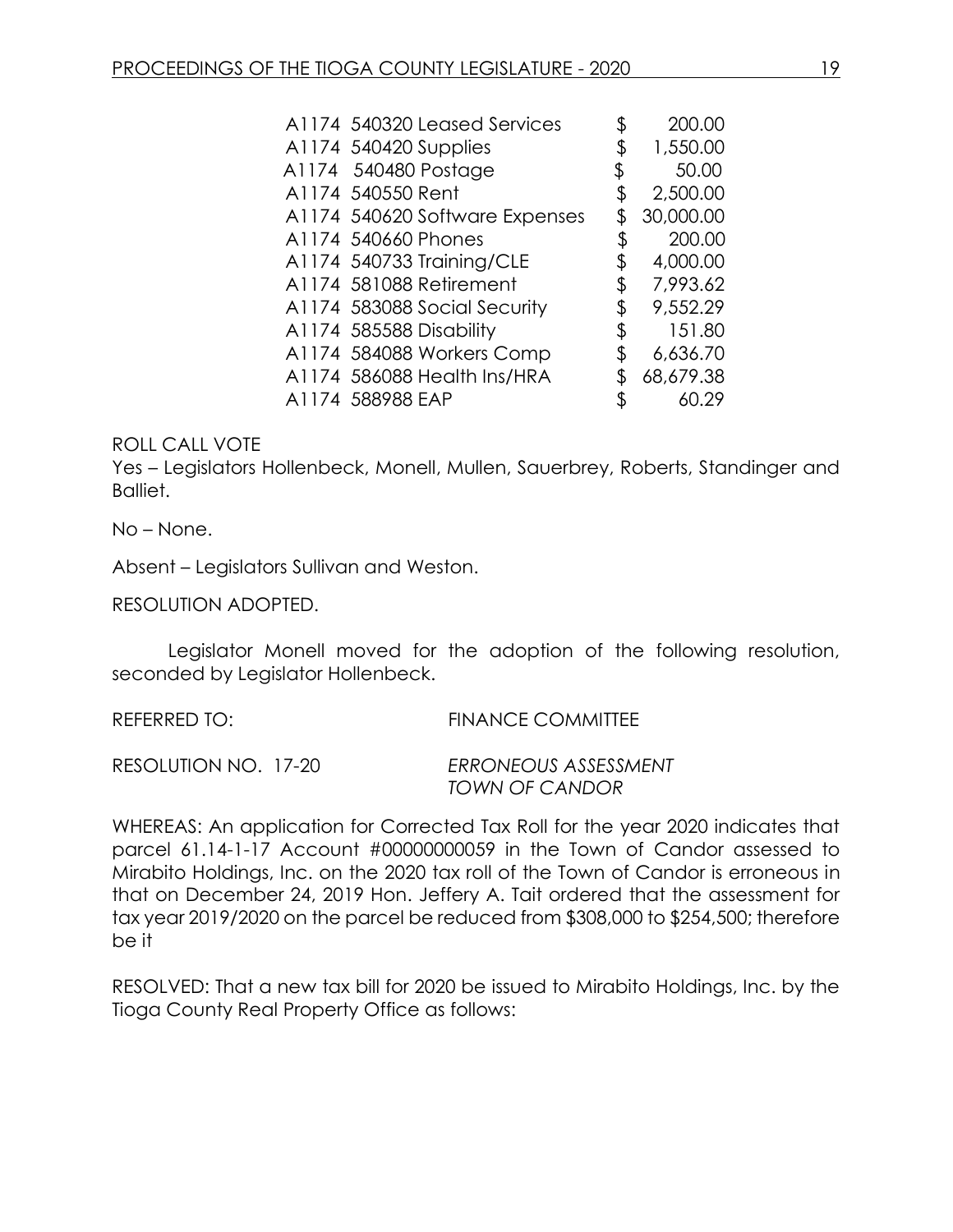| County             | Original Bill #<br>2,757.57 | Corrected Bill #<br>2,278.57 |
|--------------------|-----------------------------|------------------------------|
| Recycle            | 158.37                      | 130.86                       |
| Town Wide          | 1,551.47                    | 1,281.98                     |
| <b>Barton Fire</b> | 523.60                      | 432.65                       |
| <b>Total</b>       | 4,991.01                    | 4,124.06                     |

And be it further

RESOLVED: That the erroneous county tax of \$ 479.00 be charged to the proper account in the records of the County Treasurer; and be it further

RESOLVED: That the erroneous recycle tax of \$ 27.51 be charged back to the Recycle Fund; and be it further

RESOLVED: That the erroneous town tax of \$269.49 be charged back to the Town of Candor; and be it further

RESOLVED: That the erroneous Fire tax of \$90.95 be charged back to the Candor Fire Department.

ROLL CALL VOTE

Yes – Legislators Hollenbeck, Monell, Mullen, Sauerbrey, Roberts, Standinger and Balliet.

No – None.

Absent – Legislators Sullivan and Weston.

RESOLUTION ADOPTED.

Legislator Monell moved for the adoption of the following resolution, seconded by Legislator Hollenbeck.

REFERRED TO: FINANCE COMMITTEE

RESOLUTION NO. 18-20 *ERRONEOUS ASSESSMENT TOWN OF TIOGA*

WHEREAS: An application for Corrected Tax Roll for the year 2019 indicates that parcel 114.00-1-9 Account #00000000094 in the Town of Tioga assessed to James B. & Tammy Clearwater on the 2019 tax roll of the Town of Tioga is erroneous in that a court judgement in 2001 removed 3.2 acres of land and a cabin from Mr. Clearwater's parcel thereby reducing the assessment; therefore be it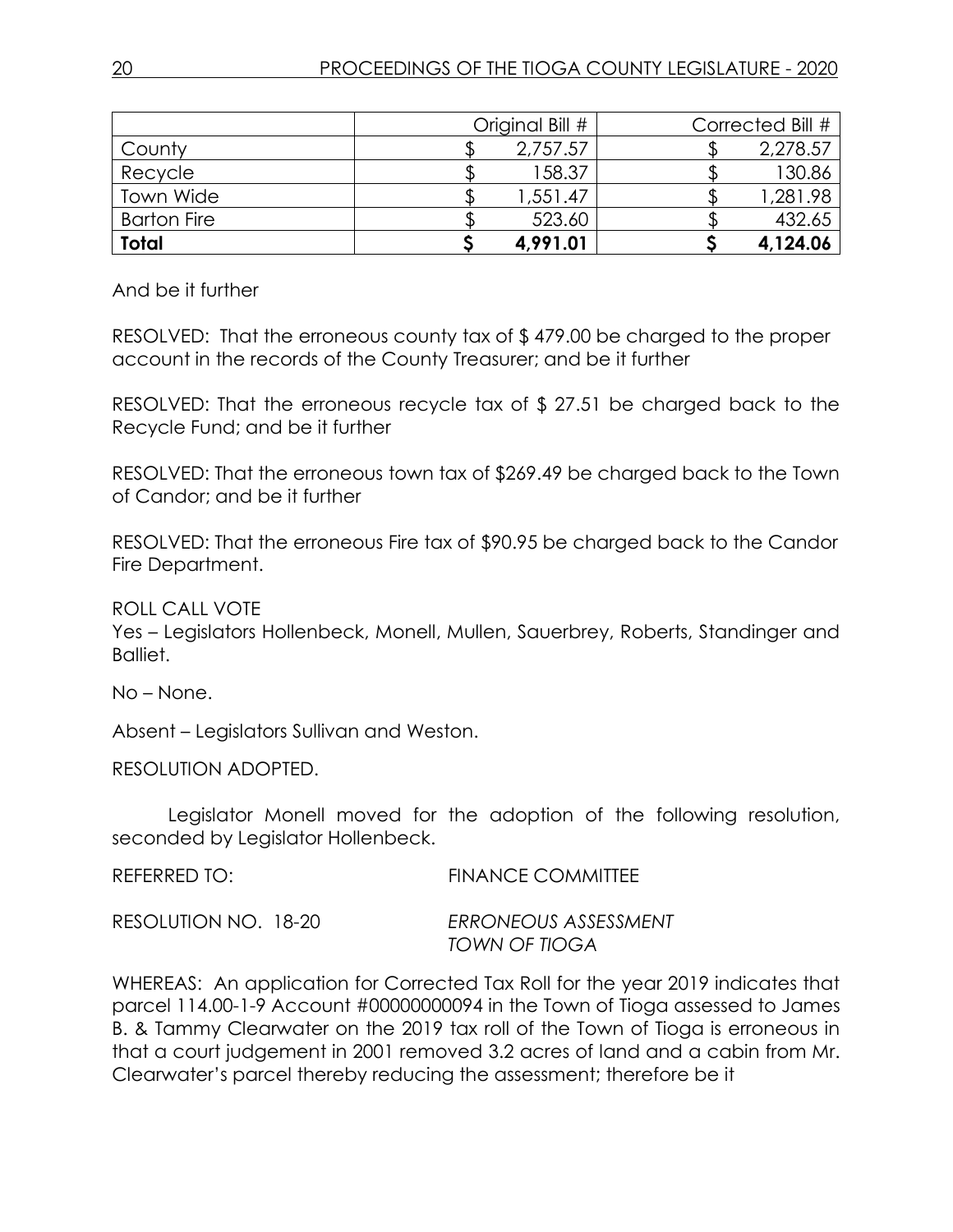RESOLVED: That a new tax bill for 2020 be issued to James B. & Tammy Clearwater by the Tioga County Real Property Office as follows:

|                    | Original Bill # | Corrected Bill # |
|--------------------|-----------------|------------------|
| County             | 759.72          | 603.7            |
| Recycle            | 43.63           | 34.67            |
| Town Wide          | 298.98          | 237.58           |
| <b>Barton Fire</b> | 97.87           |                  |
| <b>Total</b>       | 1,200.20        | 953.73           |

And be it further

RESOLVED: That the erroneous county tax of \$ 156.01 be charged to the proper account in the records of the County Treasurer; and be it further

RESOLVED: That the erroneous recycle tax of \$ 8.96 be charged back to the Recycle Fund; and be it further

RESOLVED: That the erroneous town tax of \$61.40 be charged back to the Town of Tioga; and be it further

RESOLVED: That the erroneous Tioga Fire tax of \$20.10 be charged back to the Tioga Fire Department.

ROLL CALL VOTE

Yes – Legislators Hollenbeck, Monell, Mullen, Sauerbrey, Roberts, Standinger and Balliet.

No – None.

Absent – Legislators Sullivan and Weston.

RESOLUTION ADOPTED.

Legislator Monell moved for the adoption of the following resolution, seconded by Legislator Hollenbeck.

REFERRED TO: FINANCE COMMITTEE RESOLUTION NO. 19-20 *ERRONEOUS ASSESSMENT TOWN OF TIOGA*

WHEREAS: An application for Corrected Tax Roll for the year 2019 indicates that parcel 114.00-1-9 Account #00000000094 in the Town of Tioga assessed to James B. & Tammy Clearwater on the 2019 tax roll of the Town of Tioga is erroneous in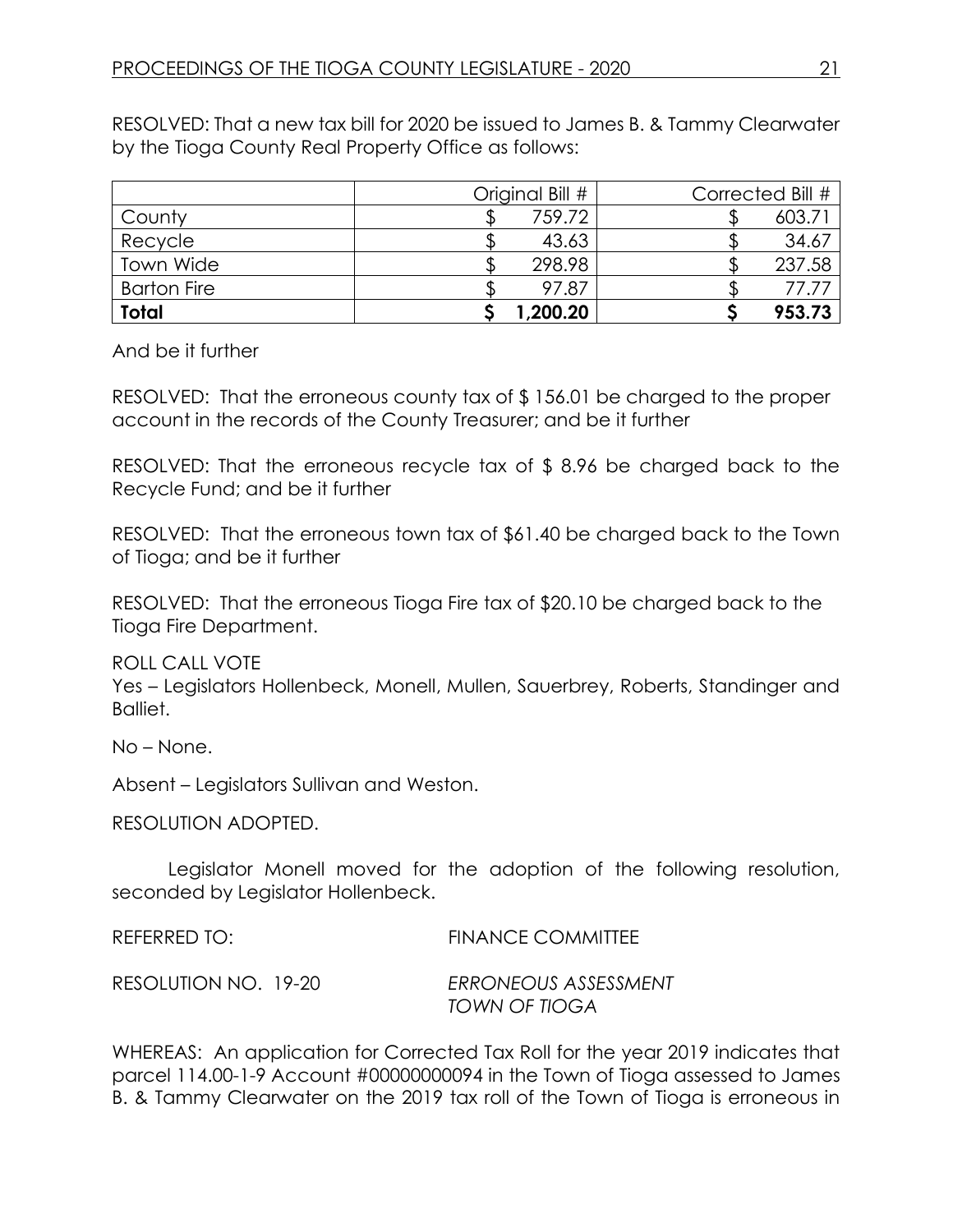that a court judgement in 2001 removed 3.2 acres of land and a cabin from Mr. Clearwater's parcel thereby reducing the taxable value; and

WHEREAS: An application for Refund or Credit of Real Property Taxes was filed requesting a refund of property taxes levied by Tioga County and Town of Tioga for the years 2017-2019; therefore be it

RESOLVED: That a refund for the 2019, 2018, and 2017 taxes be issued to James B. & Tammy Clearwater by the Tioga County Treasurer's Office as follows:

| 2019 Town & Co Bill | Original Bill # | Corrected Bill # |
|---------------------|-----------------|------------------|
| County              | 734.72          | 583.84           |
| Recycle             | 43.51           | 34.58            |
| Town Wide           | 294.33          | 233.89           |
| <b>Barton Fire</b>  | 102.98          | 81.83            |
| Total               | 1,175.54        | 934.14           |

| 2018 Town & Co Bill | Original Bill # | Corrected Bill # |
|---------------------|-----------------|------------------|
| County              | 733.05          | 582.52           |
| Recycle             | 39.52           | 31.41            |
| Town Wide           | 288.40          | 229.18           |
| <b>Barton Fire</b>  | 93.92           | 74.63            |
| <b>Total</b>        | 1,154.89        | 917.74           |

| 2017 Town & Co Bill | Original Bill # | Corrected Bill # |
|---------------------|-----------------|------------------|
| County              | 688.45          | 547.07           |
| Recycle             | 31.80           | 25.27            |
| Town Wide           | 281.86          | 223.98           |
| <b>Barton Fire</b>  | 84.54           | 67.18            |
| <b>Total</b>        | 1,086.65        | 863.50           |

And be it further

RESOLVED: That the erroneous county tax of \$ 442.79 be charged to the proper account in the records of the County Treasurer; and be it further

RESOLVED: That the erroneous recycle tax of \$ 23.57 be charged back to the Recycle Fund; and be it further

RESOLVED: That the erroneous town tax of \$177.54 be charged back to the Town of Tioga; and be it further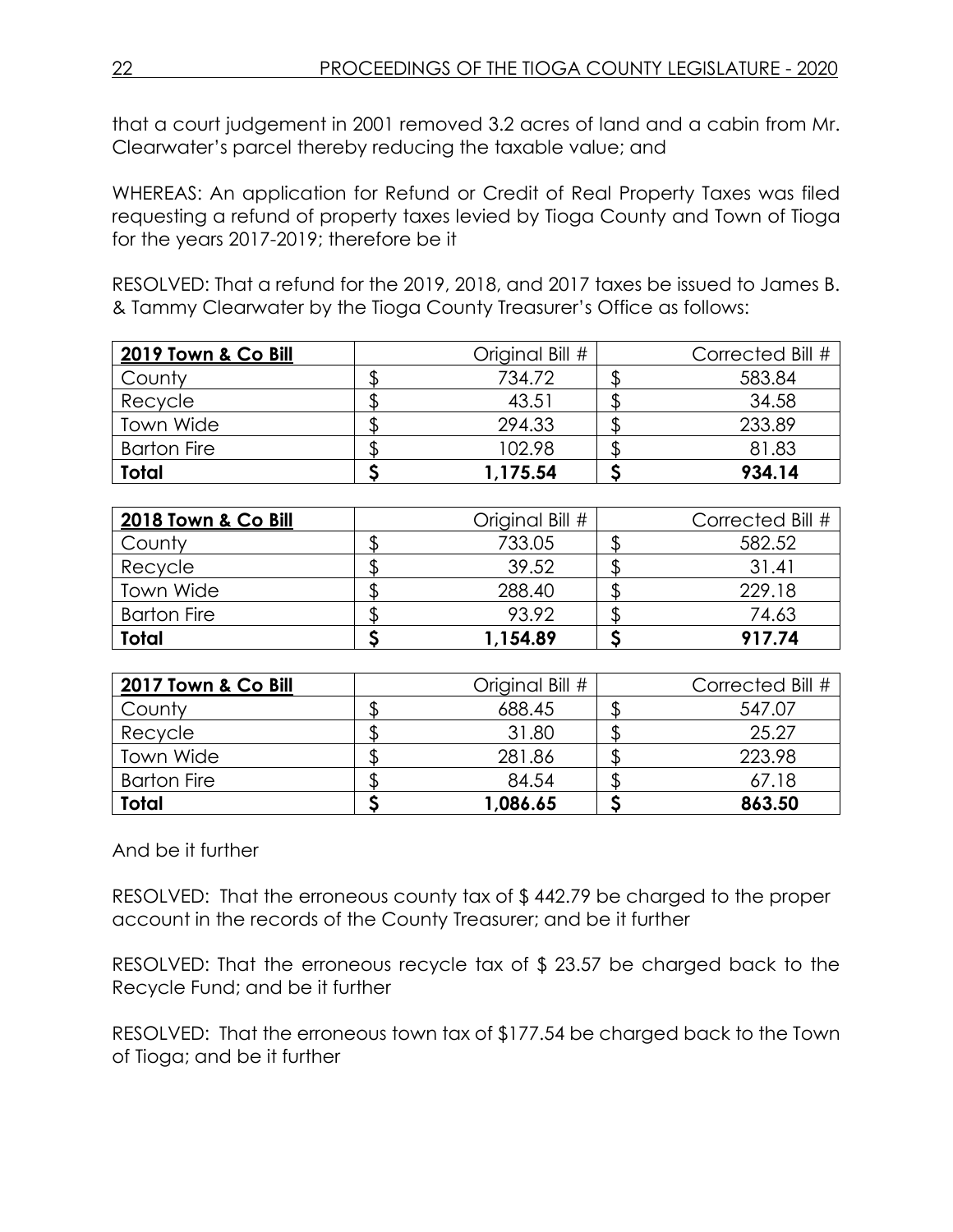RESOLVED: That the erroneous Tioga Fire tax of \$57.80 be charged back to the Tioga Fire Department.

ROLL CALL VOTE

Yes – Legislators Hollenbeck, Monell, Mullen, Sauerbrey, Roberts, Standinger and Balliet.

No – None.

Absent – Legislators Sullivan and Weston.

RESOLUTION ADOPTED.

Legislator Monell moved for the adoption of the following resolution, seconded by Legislator Hollenbeck.

| REFERRED TO:         | FINANCE COMMITTEE                                                                                             |
|----------------------|---------------------------------------------------------------------------------------------------------------|
| RESOLUTION NO. 20-20 | RE-ESTABLISH PRIOR YEAR 2019<br>CAPITAL PROJECTS AND BRIDGE PREVENTIVE<br>MAINTENANCE PHASE 5 FOR 2020 BUDGET |

WHEREAS: Prior year Capital Projects and Capital Equipment Requests need to be re-established for the remaining unspent balance as of year-end 2019 for purchase or completion in 2020; therefore be it

RESOLVED: That the following accounts and amounts be re-established:

| Bond Bridge Projects Reso 48-19; 221-19 PIN 9755.00          |    | Amt to Establish |
|--------------------------------------------------------------|----|------------------|
| H5110 540002 H1905 Halsey Valley Road Bridge                 | \$ | 824,057.80       |
| H5110 435020 H1905 Halsey Valley Road Bridge                 | S  | 250,000.00       |
| Non Bond Bridge Projects Reso177-18;178-18 BIN 3335360       |    |                  |
| H <sub>5</sub> 110 540004 H <sub>1903</sub> West River Drive | \$ | 678,020.17       |
| H5110 445020 H1903 West River Drive                          | \$ | 644, 119.16      |
| H5110 540004 H1904 West Creek Road                           |    | 1,890,250.12     |
| H5110 445020 H1904 West Creek Road                           |    | 1,856,110.00     |
| <b>Capital Building Projects</b>                             |    |                  |
| H1620 520911 Renovations 56 Main Street                      | \$ | 18,000.00        |
| H1620 521988 Court House Renovations                         | \$ | 21,487.00        |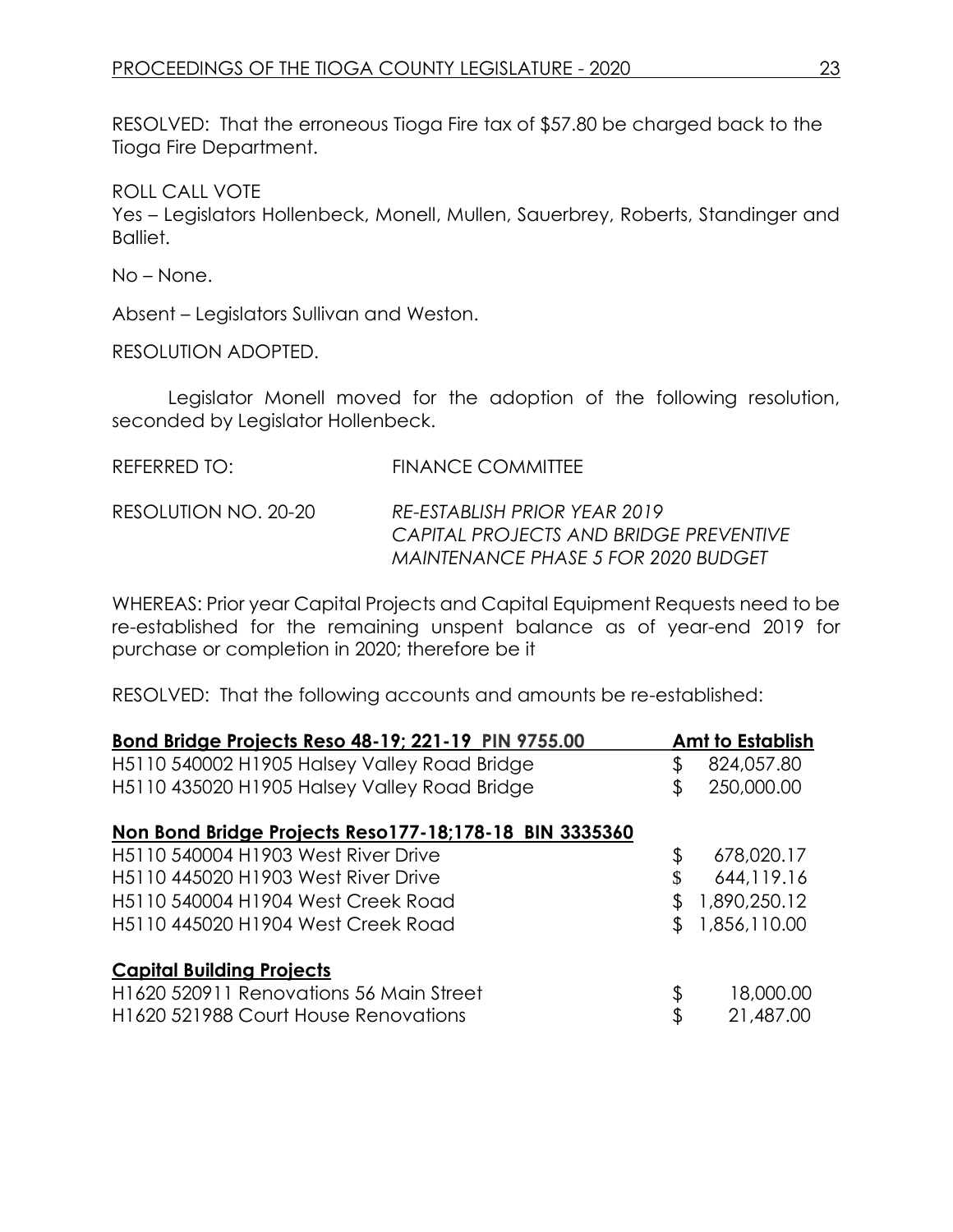| <b>Capital Equipment</b>                            |    |            |
|-----------------------------------------------------|----|------------|
| H1620 520923 Standby Generator                      | \$ | 40,000.00  |
| H1621 520929 Boiler HHS                             |    | 20,000.00  |
| H5130 521943 Steamer - Roads                        |    | 10,000.00  |
| H5130 521920 Bucket Loader Reso 224-19              |    | 11,500.00  |
| H1680 521090 SSG19 Computer                         | \$ | 69,933.14  |
| H1680 430970 SSG19 State Aid Local Efficiency Grant | S  | 69,933.14  |
| <b>Bridge Preventive Maintenance Program</b>        |    |            |
| D5110 540050 Bridge Projects Maintenance            |    | 252,600.00 |
| D5110 445020 Federal Aid Bridge Projects 80%        |    | 202,080.00 |
| D5110 435020 State Aid Bridge Project 15%           | ß. | 37,890.00  |
|                                                     |    |            |

And be it further

RESOLVED: That any applicable corresponding revenue sources or reserve account funds per prior Resolution shall also be re-established in the 2020 modified budget.

ROLL CALL VOTE Yes – Legislators Hollenbeck, Monell, Mullen, Sauerbrey, Roberts, Standinger and Balliet.

No – None.

Absent – Legislators Sullivan and Weston.

RESOLUTION ADOPTED.

Legislator Monell moved for the adoption of the following resolution, seconded by Legislator Standinger.

| REFERRED TO:         | <b>FINANCE COMMITTEE</b>              |
|----------------------|---------------------------------------|
| RESOLUTION NO. 21-20 | RE-ESTABLISH PRIOR YEAR 2019          |
|                      | <b>GRANTS FOR HHS FOR 2020 BUDGET</b> |

WHEREAS: Prior Year Grant Funds need to be re-established for the remaining unspent balance as of year-end 2019 for purchase or completion in 2020; therefore be it

RESOLVED: That the following HHS accounts and amounts be re-established and the 2020 budget be amended: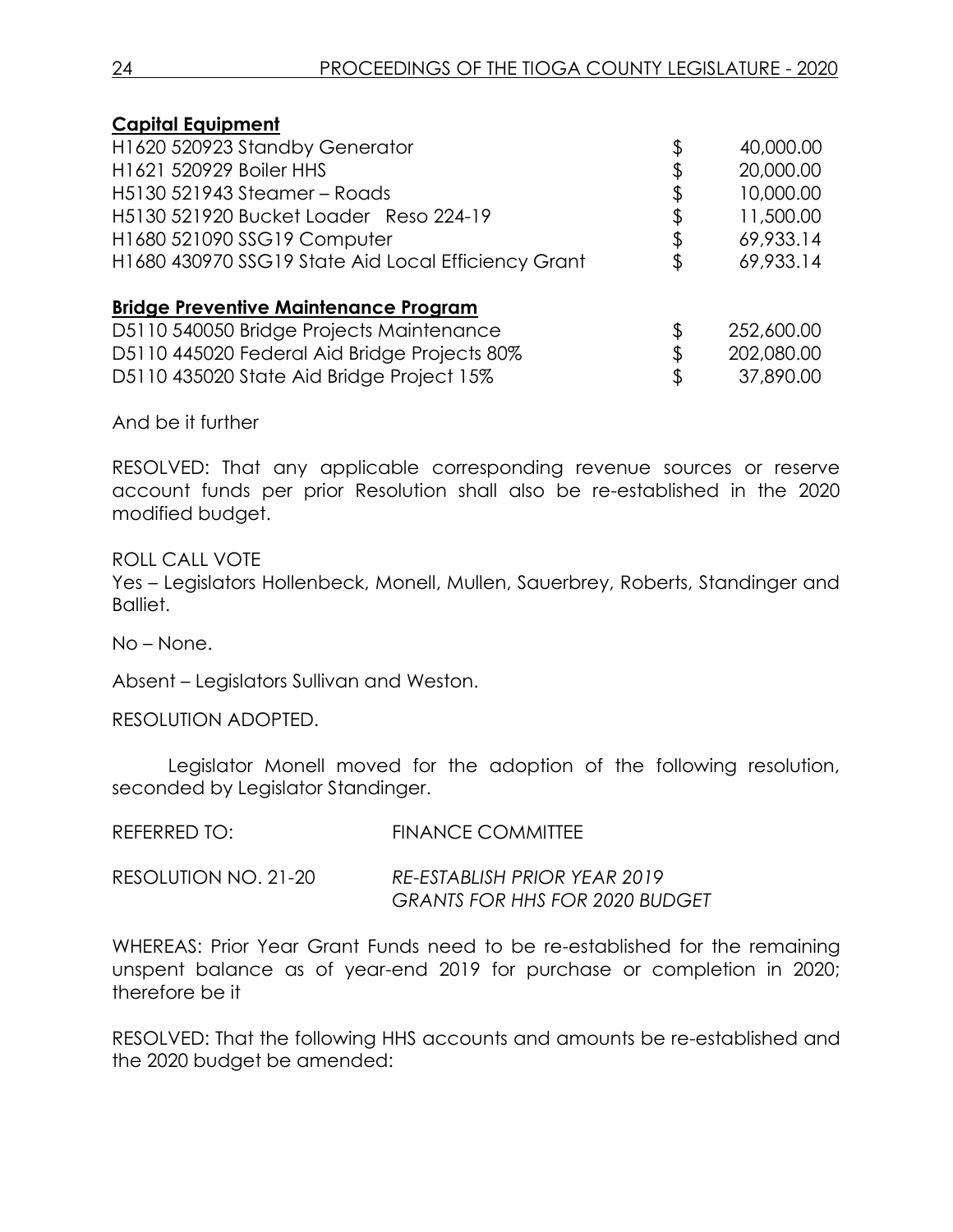| <b>MENTAL HEALTH - Reso 230-18 DFC Grant</b>                            |          | <b>Amount to Re-Establish</b> |
|-------------------------------------------------------------------------|----------|-------------------------------|
| A4213 540590 Services Rendered                                          | \$       | 16,119.90                     |
| A4213 444863 Federal Aid-DFC Grant                                      | \$       | 16,119.90                     |
| <b>MENTAL HEALTH - Reso 343-19 Tele Health</b>                          |          |                               |
| A4312 540590 Services Rendered                                          | \$<br>\$ | 177,486.14                    |
| A4312 434900 State Aid Tele Health                                      |          | 177,486.14                    |
| PUBLIC HEALTH - Reso 301-19; 178-19 Cancer Prevention/Car Seats         |          |                               |
| A4053 540640 Health Education-Supplies                                  | \$<br>\$ | 25,223.72                     |
| A4053 422800 Community Grants                                           |          | 27,425.00                     |
| PUBLIC HEALTH - Reso 153-19 Healthy Neighborhoods                       |          |                               |
| A4090 540595 Services Rendered                                          | \$\$     | 14,493.86                     |
| A4090 434640 State Aid Environmental Health                             |          | 14,493.86                     |
| <b>PUBLIC HEALTH - Reso 154-19 Excellus Blue Cross Community Health</b> |          |                               |
| A4064 540640 Supplies (not office)                                      | \$       | 16,500.00                     |
| A4064 422800 Dental<br>Grants                                           | \$       | 16,500.00                     |
| <b>TRANSPORTATION - Reso 159-18 Federal 5311 Funds</b>                  |          |                               |
| A5630 540140 Transportation-Contracting Services                        | \$<br>\$ | 234,570.50                    |
| A5630 440900 Federal Aid - Transportation                               |          | 275,173.91                    |
| A5630 430900 State Aid -Transportation                                  |          | 34,396.59                     |
| DSS ADMIN - Reso 290-18; 124-19 SNAP Bonus Award                        |          |                               |
| A6010 520090 Computer                                                   |          | 5,264.00                      |
| A6010 540487 Program Expense                                            |          | 4,463.33                      |
| A6010 436100 State Aid-Social Service Admin                             | マネマ      | 4,863.67                      |
| A6010 446110 Federal Aid-Social Service SNAP                            |          | 4,863.66                      |
| DSS ADMIN - Reso 220-19 Family First Transition                         |          |                               |
| A6010 540487 Program Expense                                            | \$<br>\$ | 29,810.24                     |
| A6010 436100 State Aid-Social Service Admin                             |          | 29,810.24                     |

And be it further

RESOLVED: That any applicable corresponding revenue sources or reserve account funds per prior Resolution shall also be re-established in the 2020 modified budget.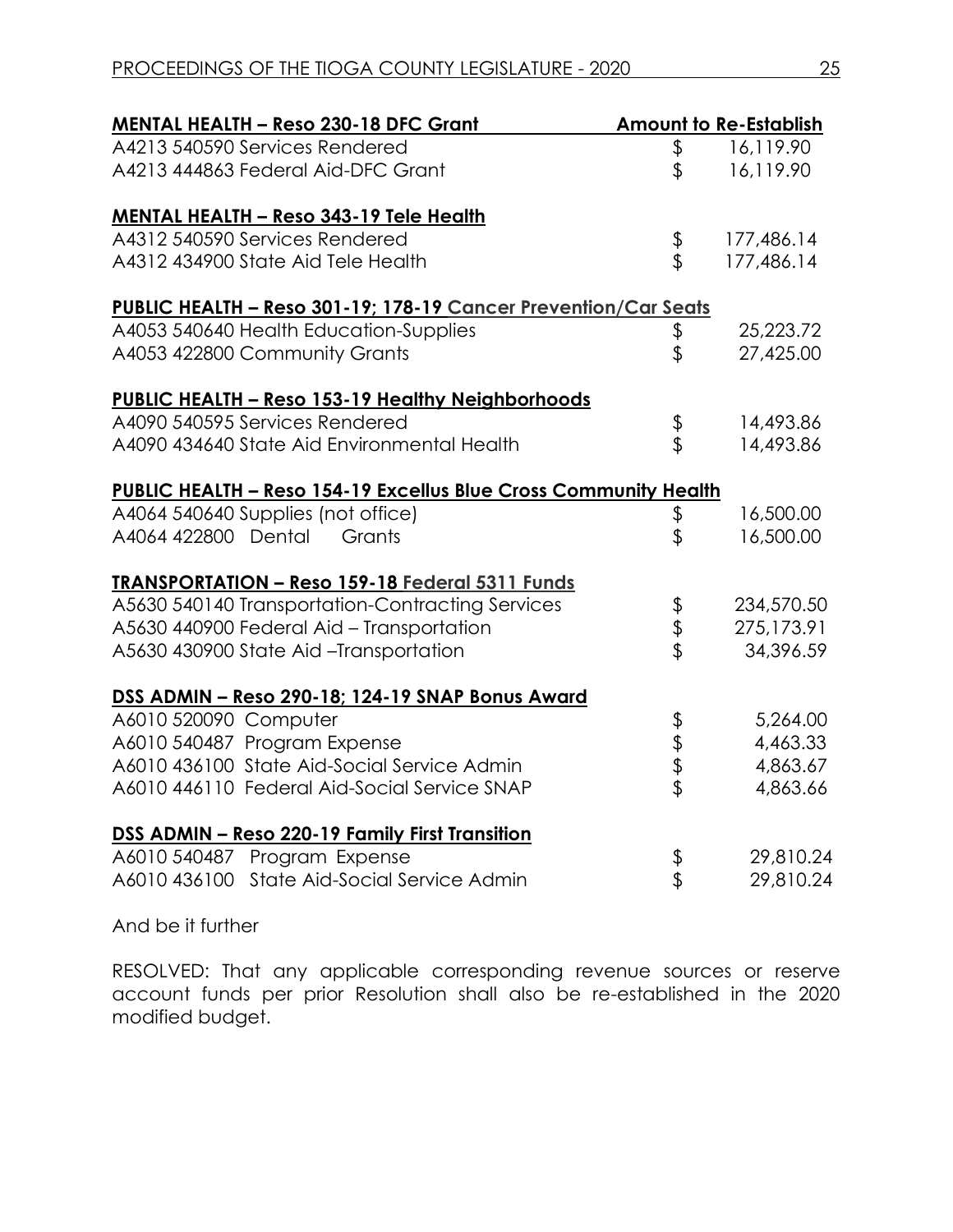Yes – Legislators Hollenbeck, Monell, Mullen, Sauerbrey, Roberts, Standinger and Balliet.

No – None.

Absent – Legislators Sullivan and Weston.

RESOLUTION ADOPTED.

Legislator Monell moved for the adoption of the following resolution, seconded by Legislator Hollenbeck.

REFERRED TO: FINANCE COMMITTEE

RESOLUTION NO. 22-20 *RE-ESTABLISH PRIOR YEAR 2019 GRANTS FOR 2020 BUDGET*

WHEREAS: Prior Year Grant Funds need to be re-established for the remaining unspent balance as of year-end 2019 for purchase or completion in 2020; therefore be it

RESOLVED: That the following accounts and amounts are re-established and the 2020 budget is amended:

| ILS - Reso 88-19; 25-19/Indigent Legal Services    | <b>Amount to Re-Establish</b> |
|----------------------------------------------------|-------------------------------|
| A <sub>1173</sub> 540040 Books                     | \$<br>5,026.50                |
| A1173 540280 Investigations                        | 7,899.00                      |
| A1173 540320 Leased Services                       | 3.69                          |
| A1173 540620 Software                              | \$<br>7,888.68                |
| A1173 540700 Transcripts                           | \$<br>1,500.00                |
| A1173 540733 Training                              | \$<br>1,975.46                |
| A1173 430260 State Aid Indigent Legal Service      | \$<br>24,293.33               |
| ILS - Reso 87-19; 25-19/Hurrell & Harring          |                               |
| A1174 540280 Investigations                        | \$<br>905.86                  |
| A1174 540550 Rent                                  | \$<br>1,250.00                |
| A1174 540620 Software                              | \$<br>10,000.00               |
| A1174 540733 Training                              | \$<br>2,821.61                |
| A1174 430260 State Aid Indigent Legal Service      | \$<br>14,977.47               |
| Sherriff - PTS Reso 276-19                         |                               |
| A3110 433900 State Aid PTS Police Traffic Services | \$<br>16,650.00               |
| A3110 510030 Overtime PTS Police Traffic Services  | 16,650.00                     |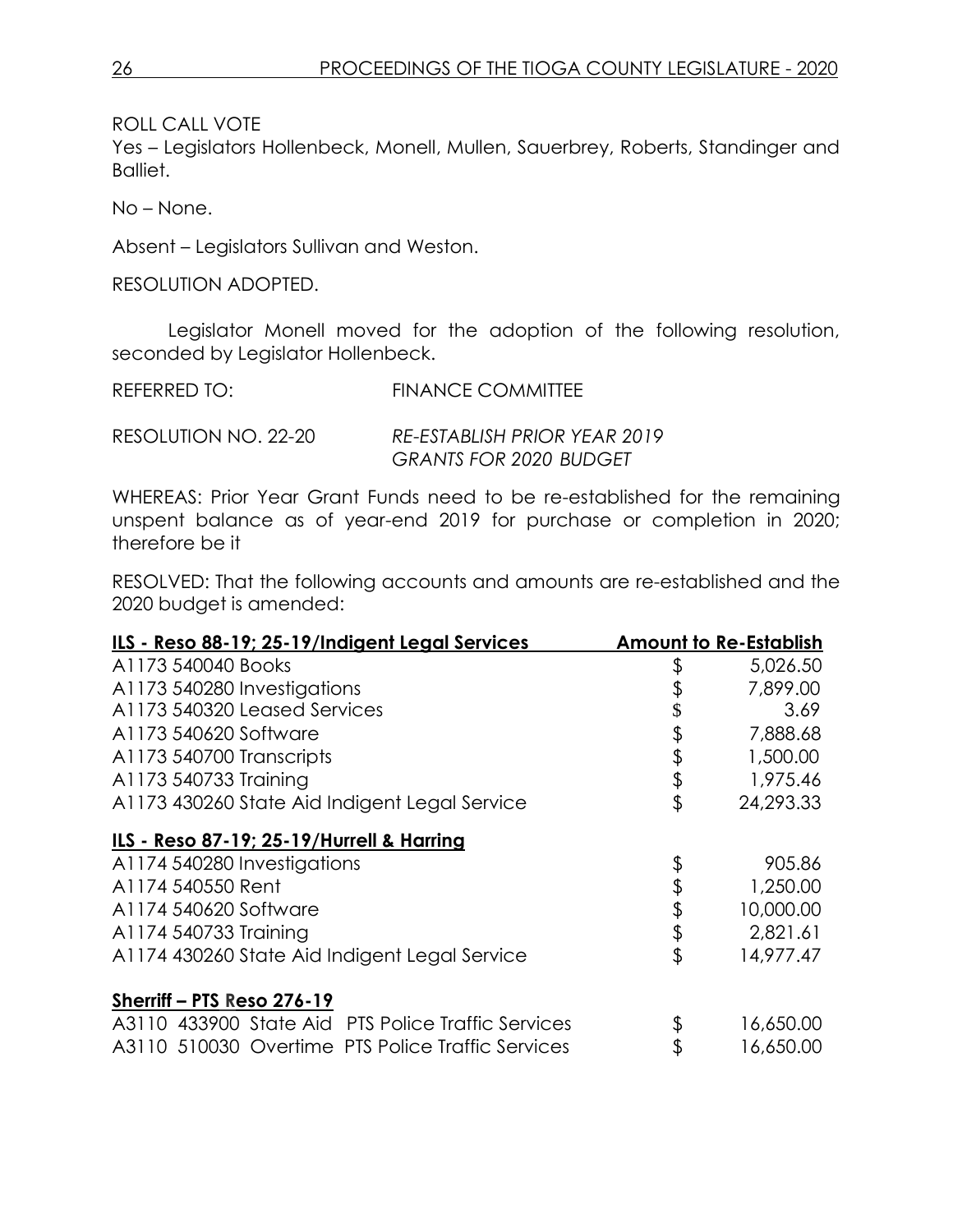|                                | <u>Fire – IO18F Reso 44-19 Interoperable Grant</u> |               | <b>Amount to Re-Establish</b> |
|--------------------------------|----------------------------------------------------|---------------|-------------------------------|
|                                | A3415 520230 IO18F Radio Equipment                 | \$            | 400,221.00                    |
|                                | A3415 540140 IO18F Radio Equipment                 | $\frac{4}{3}$ | 50,000.00                     |
|                                | A3415 433063 IO18F State Aid-Interoperable Grant   |               | 450,221.00                    |
| <u>EMO - SHS18 Reso 226-18</u> |                                                    |               |                               |
|                                | A3360 540140 SHS18 Contracted Services             |               | 1,672.46                      |
|                                | A3360 433567 SHS18 State Aid SHSP 18               | もまままま         | 1,672.46                      |
| H3360 520060 SHS18 Car/Truck   |                                                    |               | 2,148.81                      |
|                                | H3360 433567 SHS18 State Aid SHSP 18               |               | 2,148.81                      |
|                                | A3361 520215 SHS18 Personal Protective Gear        |               | 406.00                        |
|                                | A3361 433567 SHS18 State Aid SHSP 18               |               | 406.00                        |
| <u>EMO – SHS19 Reso 279-19</u> |                                                    |               |                               |
|                                | A3360 520130 SHS19 Equipment (Not Car)             |               | 22,654.73                     |
|                                | A3360 540140 SHS19 Contracting Services            | もままま          | 26,500.00                     |
|                                | A3360 433567 SHS19 State Aid SHS19                 |               | 49,154.73                     |
|                                | A3361 520130 SHS19 Equipment (Not Car)             |               | 17,495.00                     |
|                                | A3361 433567 SHS19 State Aid SHS19                 |               | 17,495.00                     |
|                                | <b>EMO - HME19 Reso 277-19 Hazardous Material</b>  |               |                               |
|                                | A3360 540140 HME19 Contracted Services             | \$            | 6,465.00                      |
| A3360 433567 HME19 State Aid   |                                                    |               | 5,172.00                      |
|                                | <u> Information Technology – Reso 193-19</u>       |               |                               |
|                                | A1680 540640-SSG19 Supplies Local Efficiency Grant |               | 2,476.00                      |
|                                | A1680 540140-SSG19 Supplies Local Efficiency Grant | \$<br>\$      | 58,361.00                     |
|                                | A1680 430891-SSG19 Supplies Local Efficiency Grant |               | 60,837.00                     |

And be it further

RESOLVED: That any applicable corresponding revenue sources or reserve account funds per prior Resolution shall also be re-established in the 2020 modified budget.

#### ROLL CALL VOTE

Yes – Legislators Hollenbeck, Monell, Mullen, Sauerbrey, Roberts, Standinger and Balliet.

No – None.

Absent – Legislators Sullivan and Weston.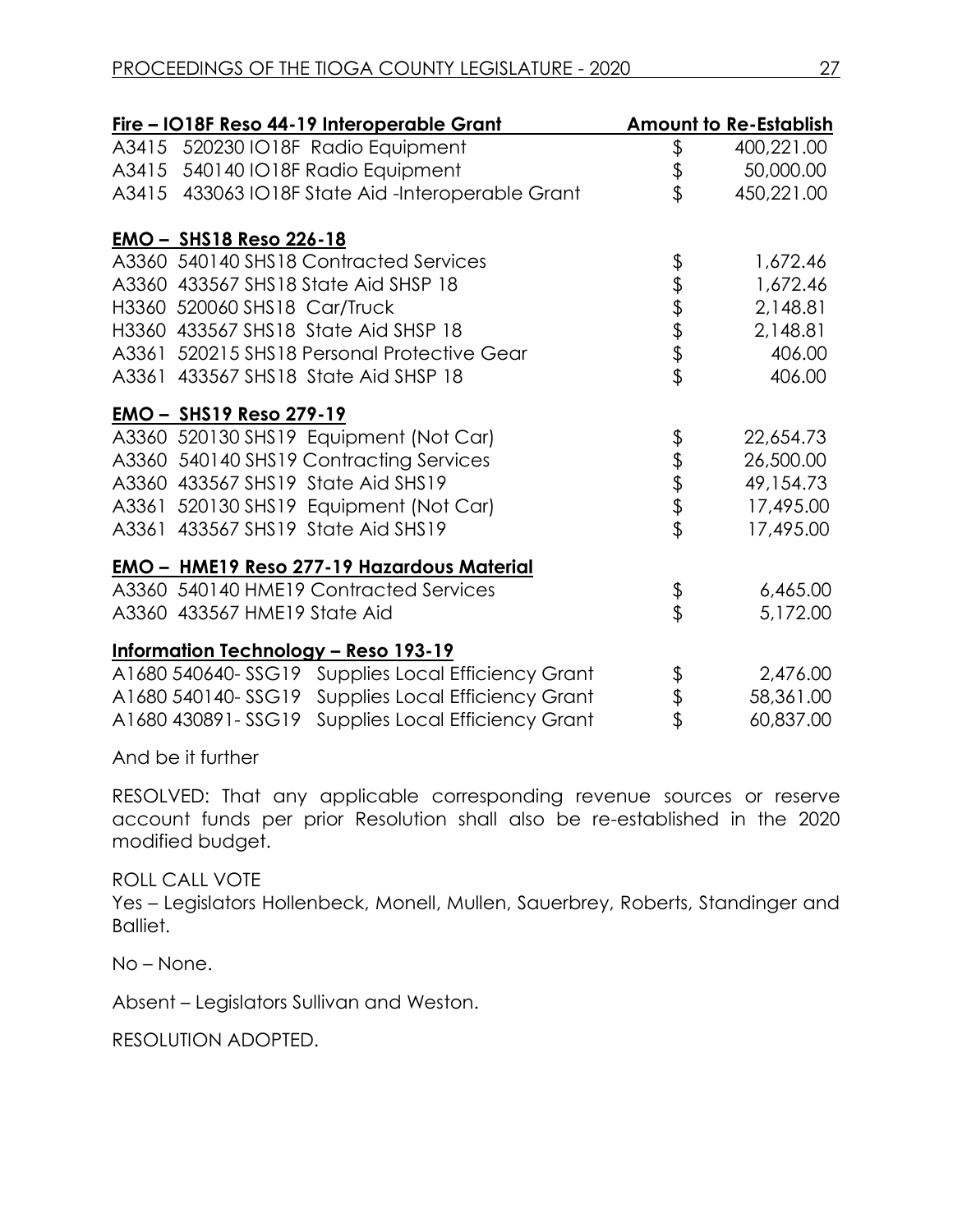Legislator Monell moved for the adoption of the following resolution, seconded by Legislator Mullen.

| REFERRED TO:         | <b>INFORMATION TECHNOLOGY</b><br>LEGISLATIVE WORKSESSION                                                     |
|----------------------|--------------------------------------------------------------------------------------------------------------|
| RESOLUTION NO. 23-20 | AMEND RESOLUTION 36-17 "AUTHORIZE MULTI-<br>YEAR PREPAYMENT OF MAINTENANCE<br>AGREEMENTS TO ACHIEVE SAVINGS" |

WHEREAS: The County Information Technology and Communication Services Department regularly pays multiple service and maintenance contracts annually; and

WHEREAS: The ITCS Department has identified cost savings and discounts that are available if the County agrees to pre-pay these support agreements in advance; and

WHEREAS: The ITCS Department has identified a new category of support payment eligible; and

WHEREAS: The prior Resolution 36-17 "Authorize Multi-Year Prepayment of Maintenance Agreements to Achieve Savings" needs to be amended to add the following to the bulleted list of items eligible:

- Security Awareness Training

therefore be it

RESOLVED: That the Tioga County Legislature amends Resolution 36-17 as specified above.

ROLL CALL VOTE

Yes – Legislators Hollenbeck, Monell, Mullen, Sauerbrey, Roberts, Standinger and Balliet.

No – None.

Absent – Legislators Sullivan and Weston.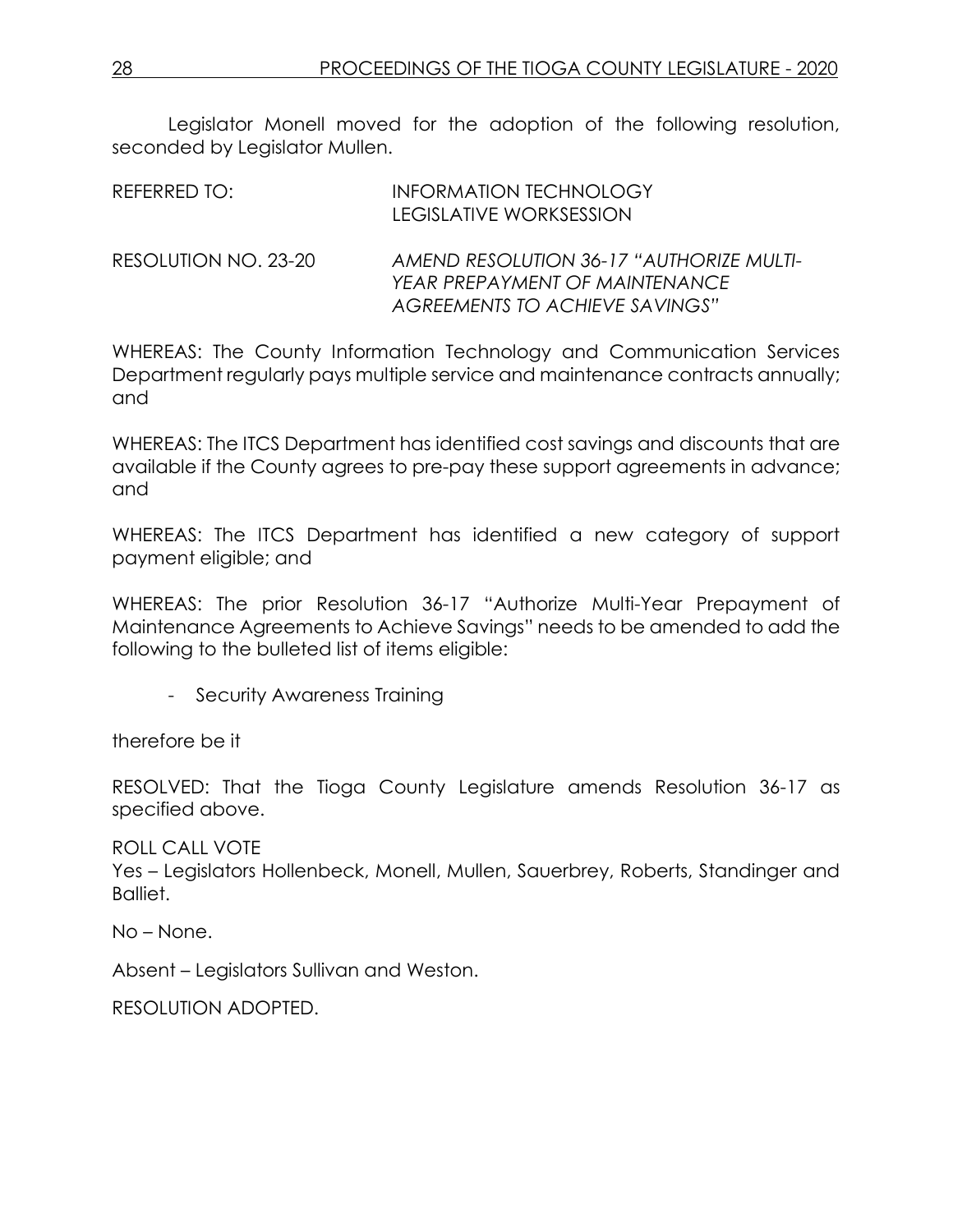Legislator Mullen moved for the adoption of the following resolution, seconded by Legislator Hollenbeck.

| REFERRED TO:         | PUBLIC SAFETY COMMITTEE       |
|----------------------|-------------------------------|
| RESOLUTION NO. 24-20 | APPOINTMENT OF                |
|                      | <b>ADMINISTRATIVE CORONER</b> |

WHEREAS: The Tioga County Coroners have selected an Administrative Coroner for 2020; and

WHEREAS: Such Administrative Coroner will perform the supervisory duties of managing their budget, paying the bills, and various office functions of the Coroner's office; and

WHEREAS: The Administrative Coroner will have no supervisory authority over the other Coroners; therefore be it

WHEREAS: That W. Stewart Bennett, Tioga County Coroner, has been selected by the four duly elected County Coroners to be designated as the Administrative Coroner for 2020 and be given a stipend of \$5,000 as set forth in the County budget

ROLL CALL VOTE

Yes – Legislators Hollenbeck, Monell, Mullen, Sauerbrey, Roberts, Standinger and Balliet.

No – None.

Absent – Legislators Sullivan and Weston.

RESOLUTION ADOPTED.

Legislator Hollenbeck moved for the adoption of the following resolution, seconded by Legislator Monell.

| REFERRED TO:         | PERSONNEL COMMITTEE                                                           |
|----------------------|-------------------------------------------------------------------------------|
| RESOLUTION NO. 25-20 | AUTHORIZE APPOINTMENT OF<br>CIVIL SERVICE ASSISTANT<br>(PERSONNEL DEPARTMENT) |

WHEREAS: Legislative approval is required for any appointment to a non-union position within Tioga County; and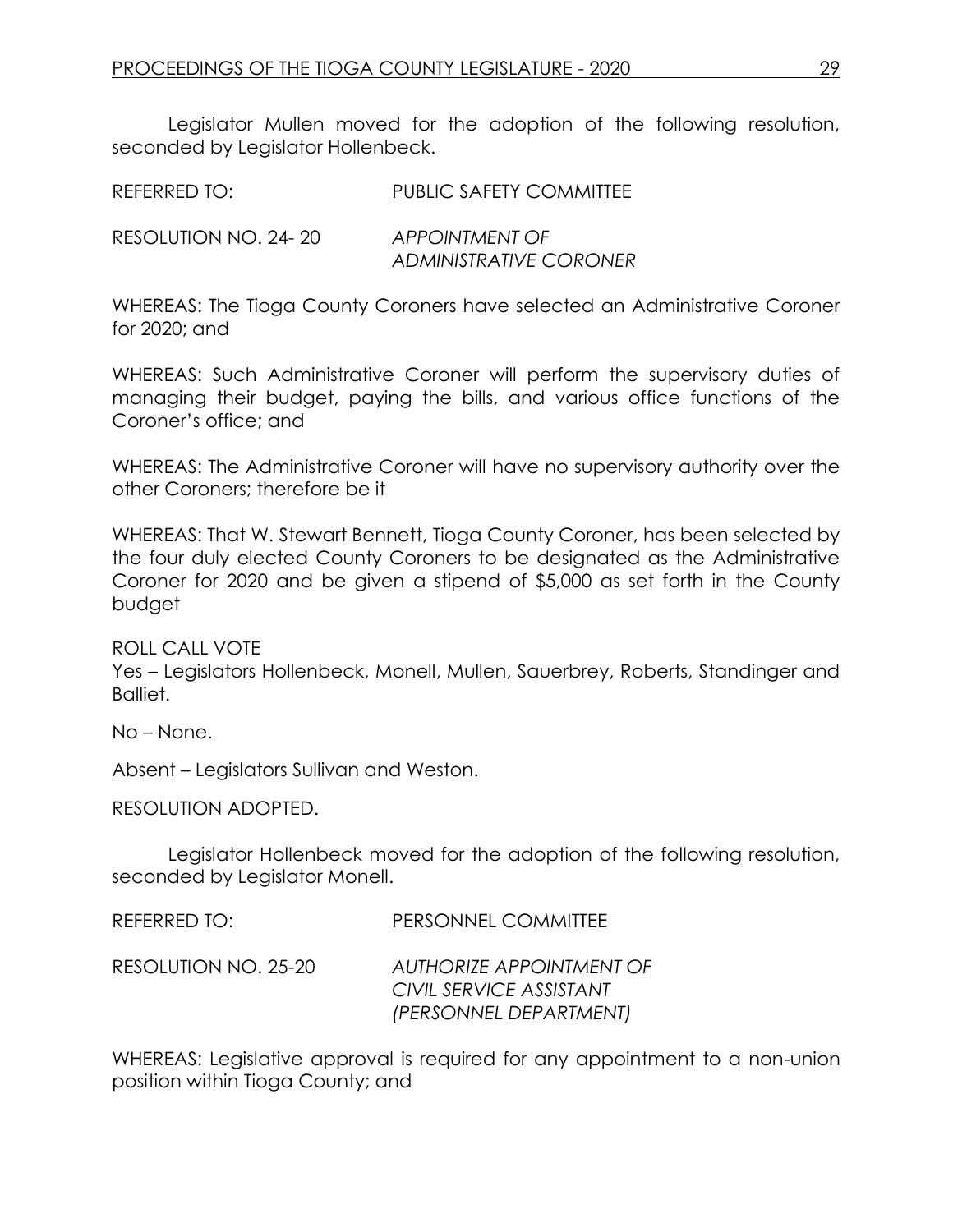WHEREAS: Due to promotion, the position of Civil Service Assistant became vacant as of January 4, 2020, within the Personnel Department; and

WHEREAS: The Personnel Officer has conducted a recruitment search and has identified a desirable candidate; therefore be it

RESOLVED: That Kelly Quick is provisionally appointed to the title of Civil Service Assistant, pending successful completion of civil service examination requirements, at an annual, non-union salary of \$31,000.00 effective January 21, 2020.

ROLL CALL VOTE

Yes – Legislators Hollenbeck, Monell, Mullen, Sauerbrey, Roberts, Standinger and Balliet.

No – None.

Absent – Legislators Sullivan and Weston.

RESOLUTION ADOPTED.

Legislator Monell made a motion to have the resolution withdrawn, seconded by Legislator Mullen and carried.

| REFERRED TO:       | LEGAL/FINANCE COMMITTEE<br>PERSONNEL COMMITTEE                 |
|--------------------|----------------------------------------------------------------|
| RESOLUTION NO. -20 | <b>AUTHORIZE SALARY INCREASE</b><br>(PUBLIC DEFENDER'S OFFICE) |

WHEREAS: The Public Defender's Office created two additional part-time Assistant Public Defender positions effective November 25, 2019; and

WHEREAS: The Public Defender successfully recruited a candidate for one of the positions but the other still remains vacant; and

WHEREAS: The Office of Court Administration has just indicated Tioga County's CAP Court must commence on January 13, 2020, thereby making it necessary for coverage from the Public Defender's Office; and

WHEREAS: The Public Defender plans to provide said coverage by assigning one of the full-time Assistant Public Defenders; therefore be it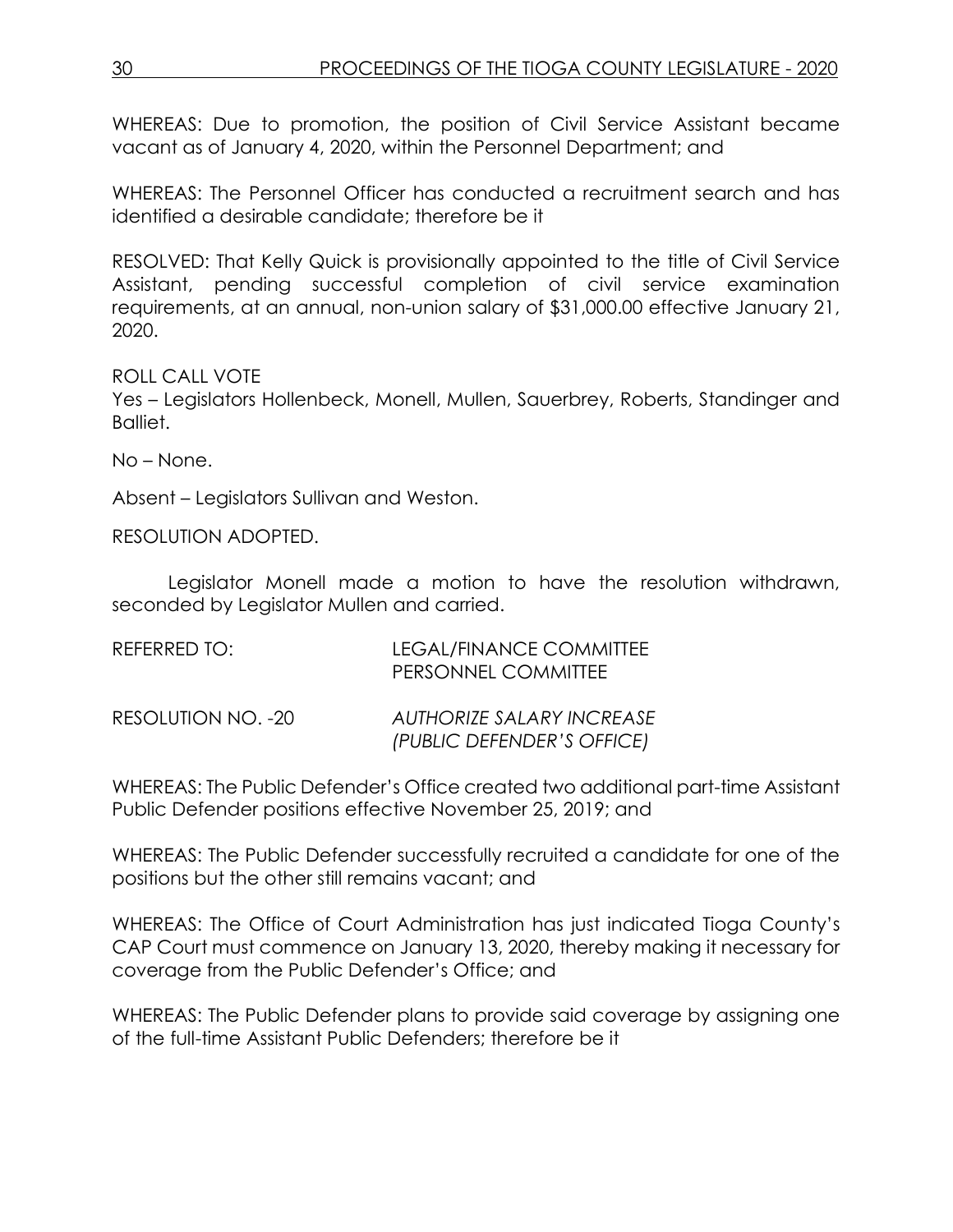RESOLVED: That effective January 13, 2020, Tom Cline's annual salary as 2nd Assistant Public Defender shall be temporarily increased from \$66,625 to \$101,625 while covering CAP Court; and be it further

RESOLVED: That Tom Cline's salary shall be reduced to \$66,625 upon the filling of the vacant part-time Assistant Public Defender position.

ROLL CALL VOTE TO WITHDRAW

Yes – Legislators Hollenbeck, Monell, Mullen, Sauerbrey, Roberts, Standinger and Balliet.

No – None.

Absent – Legislators Sullivan and Weston.

RESOLUTION WITHDRAWN.

Legislator Balliet moved for the adoption of the following resolution, seconded by Legislator Hollenbeck.

| REFERRED TO: | ADMINISTRATIVE SERVICES COMMITTEE |
|--------------|-----------------------------------|
|              | PERSONNEL COMMITTEE               |
|              |                                   |

RESOLUTION NO. 26-20 *AUTHORIZE 2020 SALARIES/WAGES (BOARD OF ELECTIONS)*

WHEREAS: The salaries for employees of the Board of Elections are set by resolution; and

WHEREAS: Non-Union staff and hourly employees have been authorized a salary increase for 2020; therefore be it

RESOLVED: That the 2020 rates of pay retroactive to January 1, 2020 for the Board of Elections staff shall be as follows:

|                                   |               | 2020 pay:       |
|-----------------------------------|---------------|-----------------|
| Commissioners                     |               | \$44,749.00/yr. |
| <b>Deputy Commissioners</b>       |               | \$36,235.00/yr. |
| <b>Voting Machine Technicians</b> | $\mathcal{S}$ | 20.00/hr.       |
| <b>Election Workers</b>           | $\mathbb S$   | 13.25/hr.       |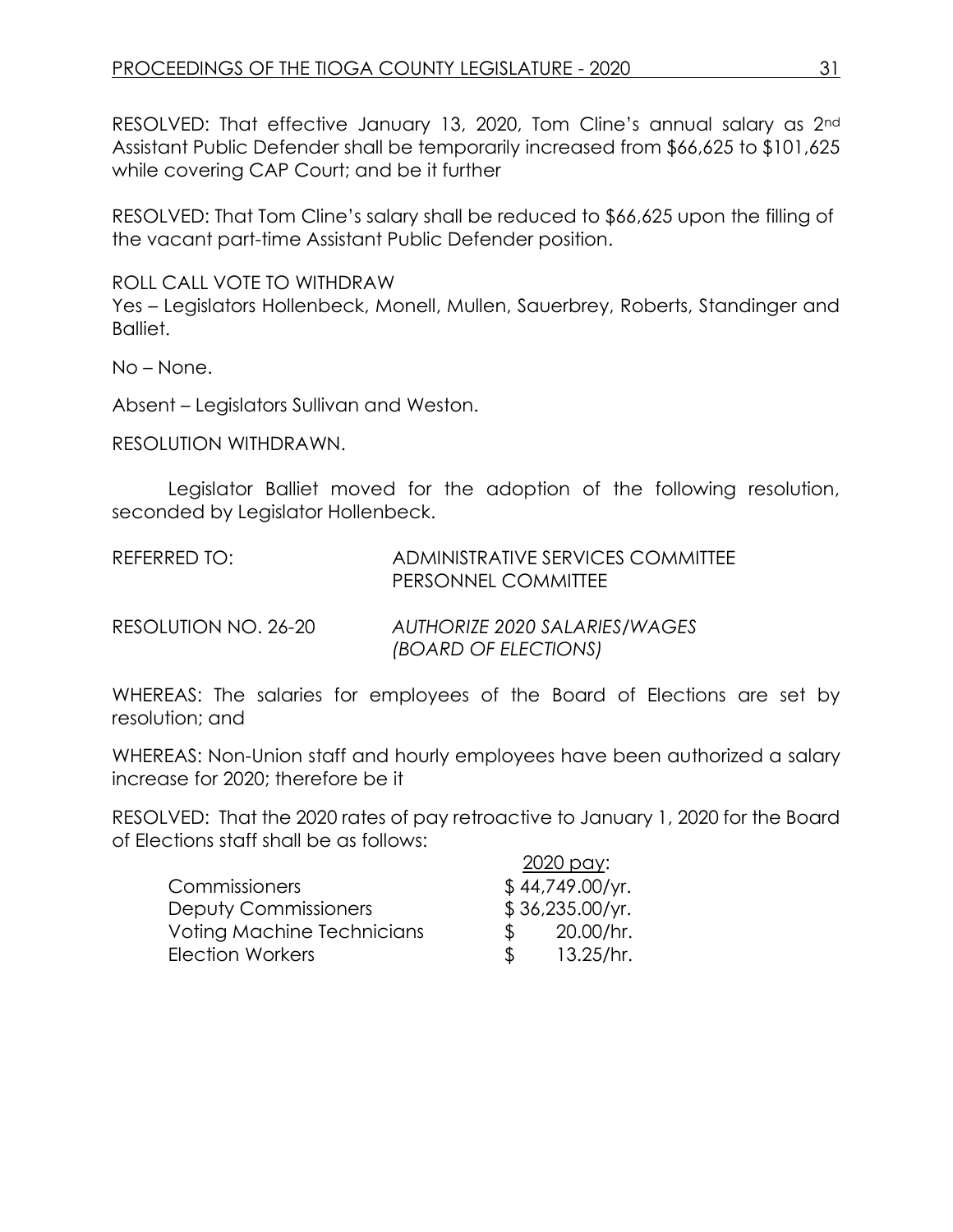Yes – Legislators Hollenbeck, Monell, Mullen, Sauerbrey, Roberts, Standinger and Balliet.

No – None.

Absent – Legislators Sullivan and Weston.

RESOLUTION ADOPTED.

Legislator Mullen moved for the adoption of the following resolution, seconded by Legislator Hollenbeck.

| REFERRED TO:         | <b>PUBLIC SAFETY COMMITTEE</b><br>PERSONNEL COMMITTEE                                    |
|----------------------|------------------------------------------------------------------------------------------|
| RESOLUTION NO. 27-20 | APPROVE SALARY ABOVE HIRING<br><b>BASE FOR DEPUTY SHERIFF</b><br><b>SHERIFF'S OFFICE</b> |

WHEREAS: Tioga County resolution 211-99 requires legislative approval for any appointments made above an established base salary amount; and

WHEREAS: The Tioga County Sheriff's Office had a need to backfill a vacant fulltime Deputy Sheriff position; and

WHEREAS: Jolene Payne, a transfer candidate with over 1.5 years of law enforcement experience, applied and was found both eligible and willing to accept a transfer from the Endicott Police Department to the Deputy Sheriff vacancy in Tioga County; and

WHEREAS: The Sheriff has received approval from the Tioga County Law Enforcement Union to hire a new Deputy Sheriff, who has successfully completed the basic Police Academy training, at an annual salary reflecting 1 year of experience per the current union contract, or \$53,947 and that said salary will step up to the two-year salary of \$57,459 after six months from the date of her appointment; therefore be it

RESOLVED: That the Sheriff is hereby authorized to hire Jolene Payne at an annual salary of \$53,947 retroactive to January 4, 2020, and that her salary will increase to \$57,459 on July 4, 2020.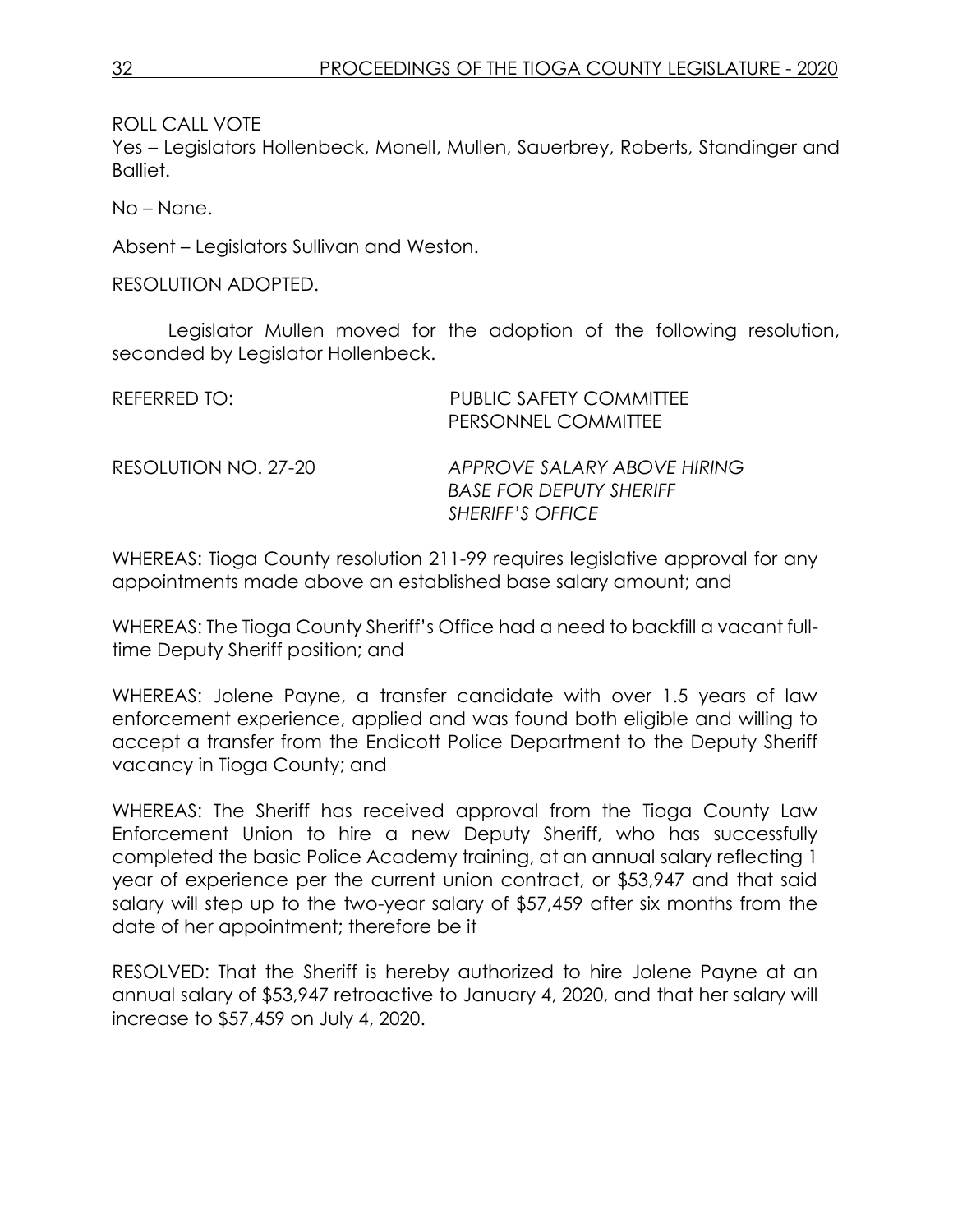Yes – Legislators Hollenbeck, Monell, Mullen, Sauerbrey, Roberts, Standinger and Balliet.

No – None.

Absent – Legislators Sullivan and Weston.

RESOLUTION ADOPTED.

Legislator Mullen moved for the adoption of the following resolution, seconded by Legislator Hollenbeck.

| REFERRED TO:         | <b>PUBLIC SAFETY COMMITTEE</b><br>PERSONNEL COMMITTEE                                                                                  |
|----------------------|----------------------------------------------------------------------------------------------------------------------------------------|
| RESOLUTION NO. 28-20 | <b>AUTHORIZE CREATION AND FILL</b><br>ONE (1) FULL-TIME PUBLIC SAFETY<br><b>DISPATCHER/TRAINEE POSITION</b><br><b>SHERIFF'S OFFICE</b> |

WHEREAS: Legislative approval is required in order to create any new or additional position within a Tioga County department or office; and

WHEREAS: Due to work assignments and staffing needs associated with New York State discovery laws of 2020, the Sheriff has a need to create an additional position within his office; and

WHEREAS: The Personnel Officer has reviewed the Sheriff's staffing needs and new position duties statement and has made a determination as to the appropriate classification to best accommodate the Sheriff's Office; therefore be it

RESOLVED: That one (1) full-time position of Public Safety Dispatcher / Trainee (CSEA SG VII) shall be created effective January 15, 2020, and to which the Sheriff be allowed to fill at his earliest opportunity from either a mandated eligible list, if available, or provisionally pending the next civil service examination; and be it further

RESOLVED: That the Sheriff's Office authorized full-time headcount figure shall increase from 106 to 107.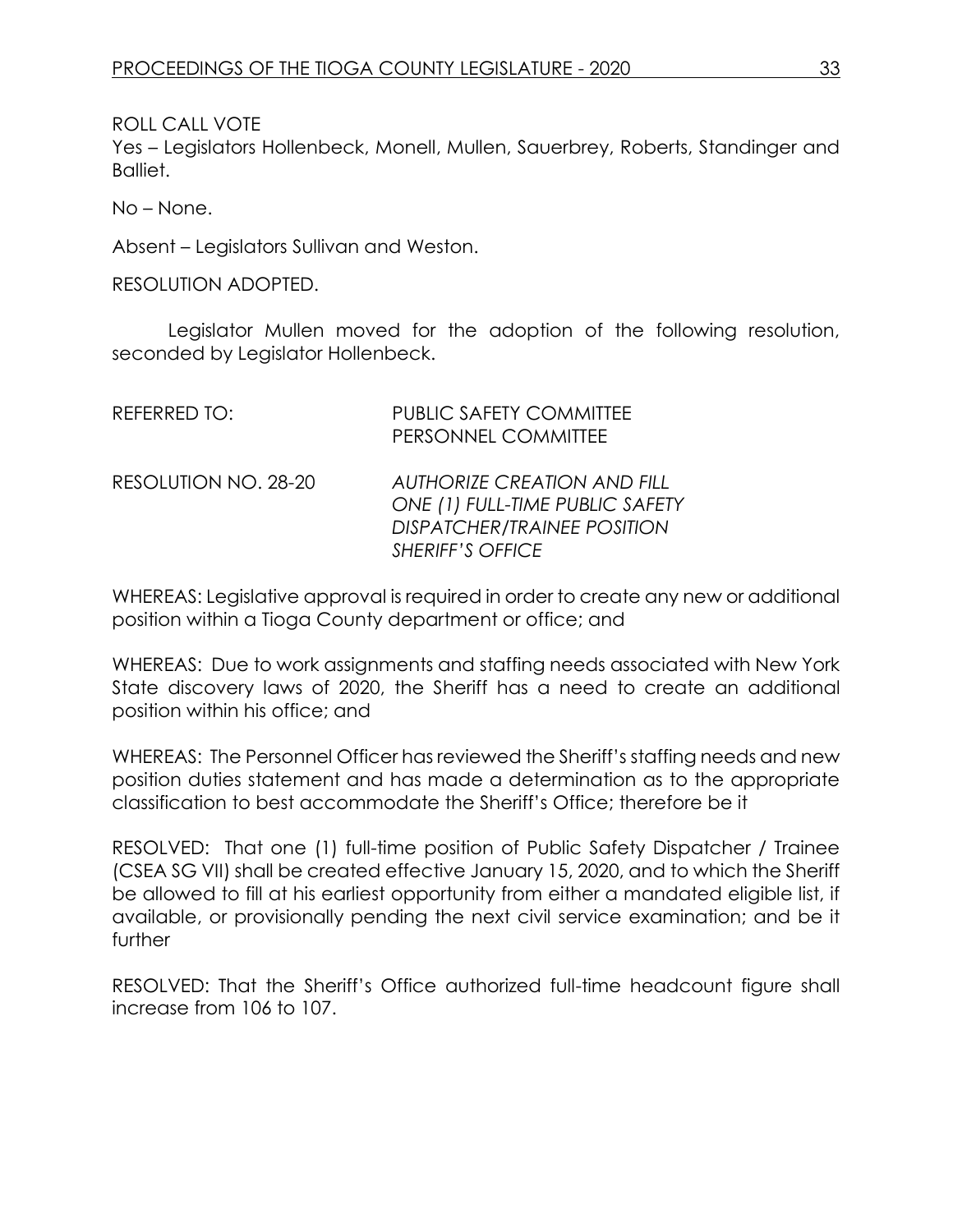Yes – Legislators Hollenbeck, Monell, Mullen, Sauerbrey, Roberts, Standinger and Balliet.

No – None.

Absent – Legislators Sullivan and Weston.

RESOLUTION ADOPTED.

Legislator Mullen moved for the adoption of the following resolution, seconded by Legislator Hollenbeck.

| REFERRED TO:         | <b>PUBLIC SAFETY COMMITTEE</b><br>PERSONNEL COMMITTEE                                                                                 |
|----------------------|---------------------------------------------------------------------------------------------------------------------------------------|
| RESOLUTION NO. 29-20 | <b>AUTHORIZE CREATION AND FILL OF</b><br>ONE (1) TEMPORARY, FULL-TIME<br><b>ACCOUNTING ASSOCIATE I POSITION</b><br>(SHERIFF'S OFFICE) |

WHEREAS: Legislative approval is required in order to create any new or additional position within a Tioga County department or office; and

WHEREAS: Due to staffing issues resulting from an ongoing leave of absence and possible retirement within his Records Division, the Sheriff has a need to create a temporary, full-time Accounting Associate I position; therefore be it

RESOLVED: That one (1), full-time Accounting Associate I position be created and filled for a temporary duration effective January 21 and until June 30, 2020, at an hourly rate of \$13.19; and be it further

RESOLVED: That said temporary position shall be filled from an appropriate eligible list in accordance with Tioga County civil service rules.

### ROLL CALL VOTE

Yes – Legislators Hollenbeck, Monell, Mullen, Sauerbrey, Roberts, Standinger, Sullivan, Weston, and Balliet.

No – None.

Absent – None.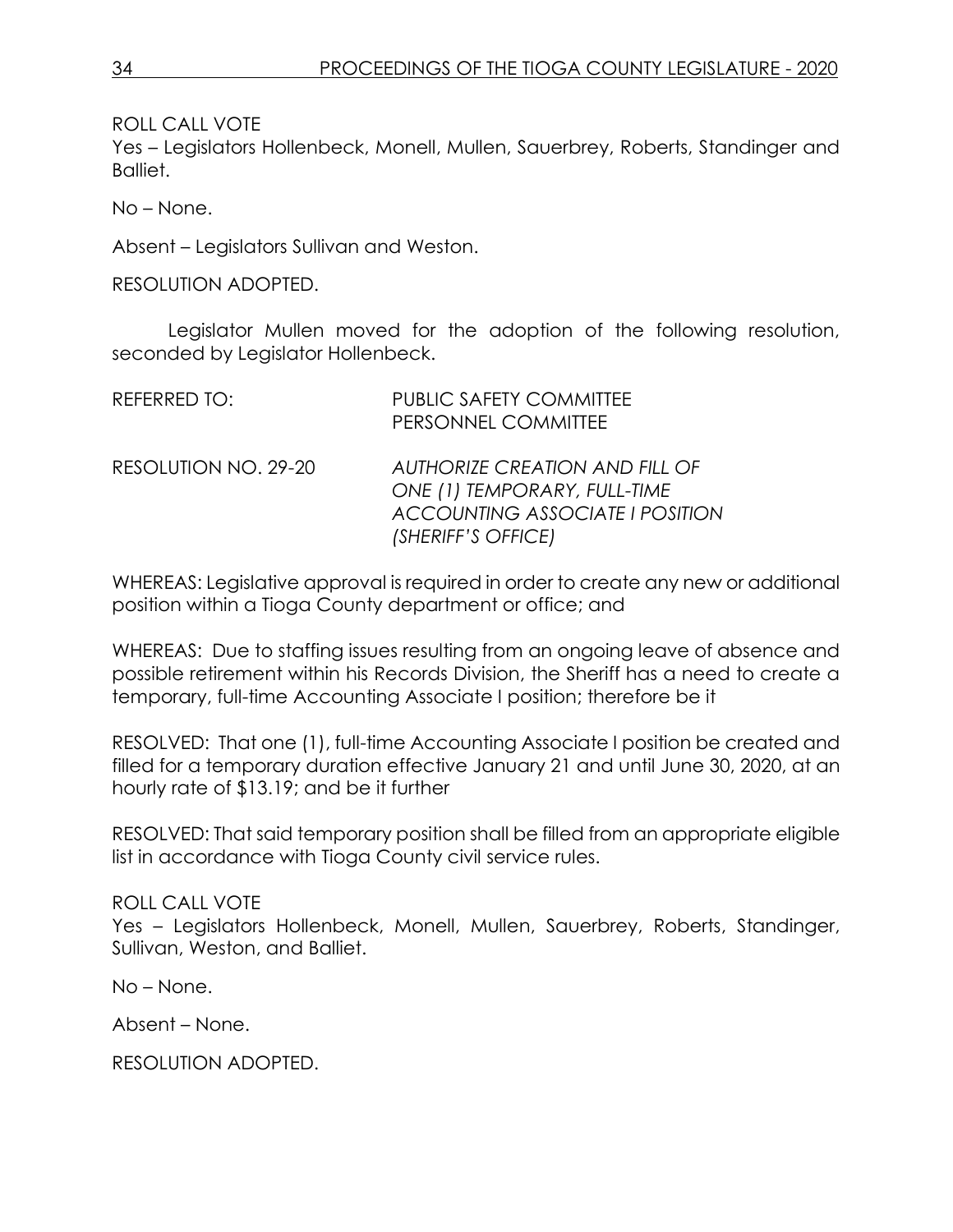Legislator Hollenbeck moved for the adoption of the following resolution, seconded by Legislator Monell.

| REFERRED TO:         | PERSONNEL COMMITTEE<br>LEGAL/FINANCE COMMITTEE                    |
|----------------------|-------------------------------------------------------------------|
| RESOLUTION NO. 30-20 | AUTHORIZE APPOINTMENT OF CHIEF ACCOUNTANT<br>(TREASURER'S OFFICE) |

WHEREAS: Legislative approval is required for any appointment to a non-union position within Tioga County; and

WHEREAS: Due to retirement, the position of Chief Accountant will become vacant as of February 1, 2020, within the Treasurer's Office; and

WHEREAS: The Treasurer has conducted a recruitment search and has identified a desirable and qualified candidate; therefore be it

RESOLVED: That Stephanie Jerzak is provisionally appointed to the title of Chief Accountant, pending successful completion of civil service examination requirements, at an annual, non-union salary of \$64,000.00 effective February 3, 2020

ROLL CALL VOTE

Yes – Legislators Hollenbeck, Monell, Mullen, Sauerbrey, Roberts, Standinger and Balliet.

No – None.

Absent – Legislators Sullivan and Weston.

RESOLUTION ADOPTED.

Legislator Hollenbeck moved for the adoption of the following resolution, seconded by Legislator Monell.

| REFERRED TO:         | PERSONNEL COMMITTEE<br>LEGAL/FINANCE COMMITTEE                             |
|----------------------|----------------------------------------------------------------------------|
| RESOLUTION NO. 31–20 | CONTRACT FOR ACCOUNTING CONSULTANT<br><b>SERVICES FROM FORMER EMPLOYEE</b> |

WHEREAS: Legislative approval is required to contract for professional services from recently retired employees within Tioga County; and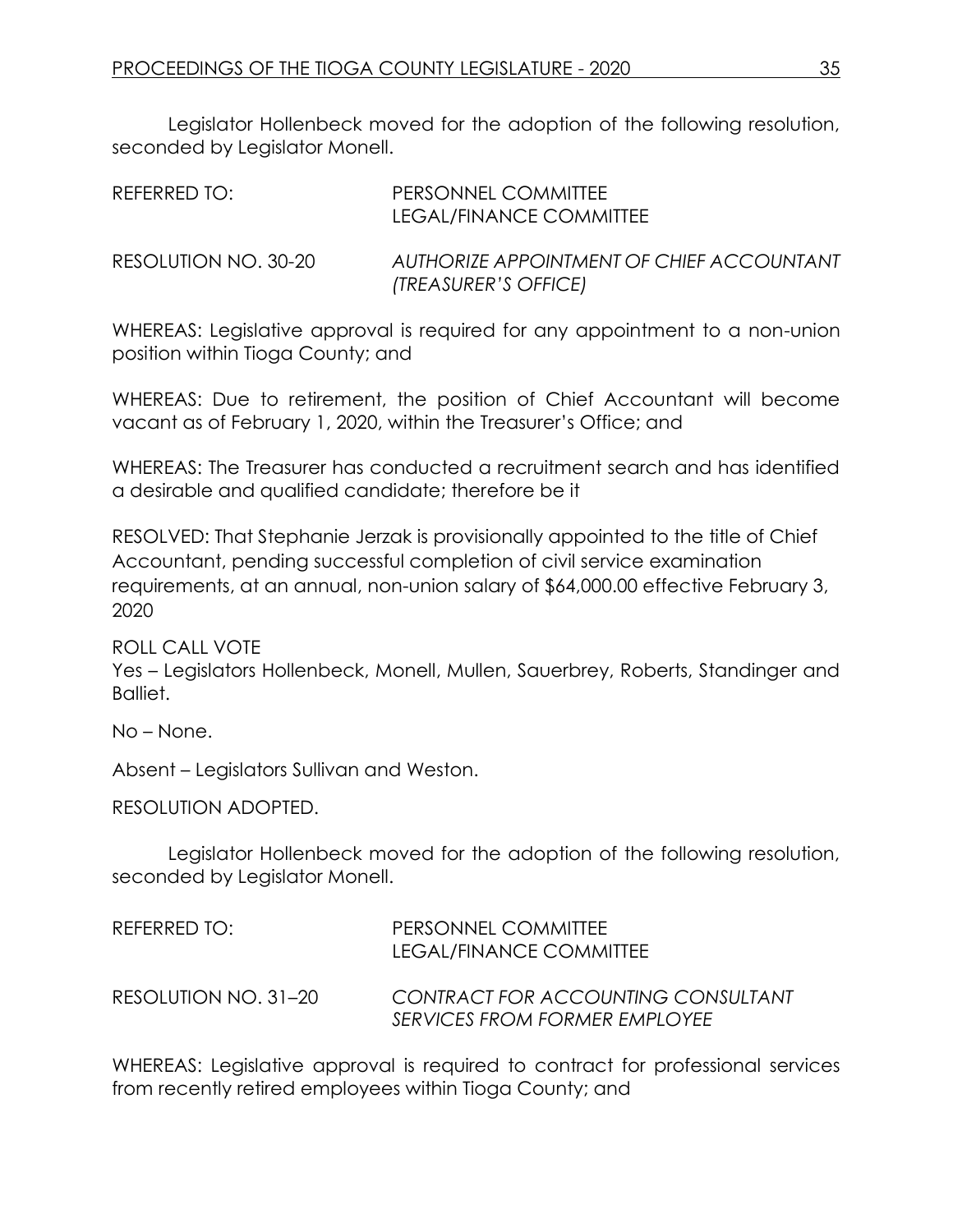WHEREAS: The Treasurer's Office has a need for training from the retiring Chief Accountant for her replacement; therefore be it

RESOLVED: That the County Treasurer be authorized to contract with Rita Hollenbeck as an Accounting Consultant at an established rate of \$75.00 per hour effective February 3, 2020 up to a maximum of \$20,000.

ROLL CALL VOTE

Yes – Legislators Hollenbeck, Monell, Mullen, Sauerbrey, Roberts, Standinger and Balliet.

No – None.

Absent – Legislators Sullivan and Weston.

RESOLUTION ADOPTED.

Legislator Monell made a motion to have the following late-filed resolution considered, seconded by Legislator Mullen and carried with Legislators Sullivan and Weston being absent.

Legislator Monell moved for the adoption of the following resolution, seconded by Legislator Hollenbeck.

REFERRED TO: FINANCE/LEGAL COMMITTEE

RESOLUTION NO. 32-20 *AMEND RESOLUTION 47-07 MILEAGE REIMBURSEMENT RATE CHANGE*

WHEREAS: The employee mileage reimbursement rate was last changed in 2007 by Resolution 47-07 indexing the mileage reimbursement rate for Tioga County to .05 cents below the Federal IRS standard annual rate; and

WHEREAS: The majority of county governments utilize the Federal IRS POV (Privately Owned Vehicle) mileage reimbursement rate; and

WHEREAS: The Tioga County Legislature has decided to amend Resolution 47-07 and follow the IRS standard annual mileage rate; and

WHEREAS: The IRS established mileage rate for 2020 is 57.5 cents; therefore be it

RESOLVED: That Resolution 47-07 be amended and effective immediately establish Tioga County's 2020 mileage reimbursement rate in accordance with the 2020 IRS standard annual rate of 57.5 cents; and be it further